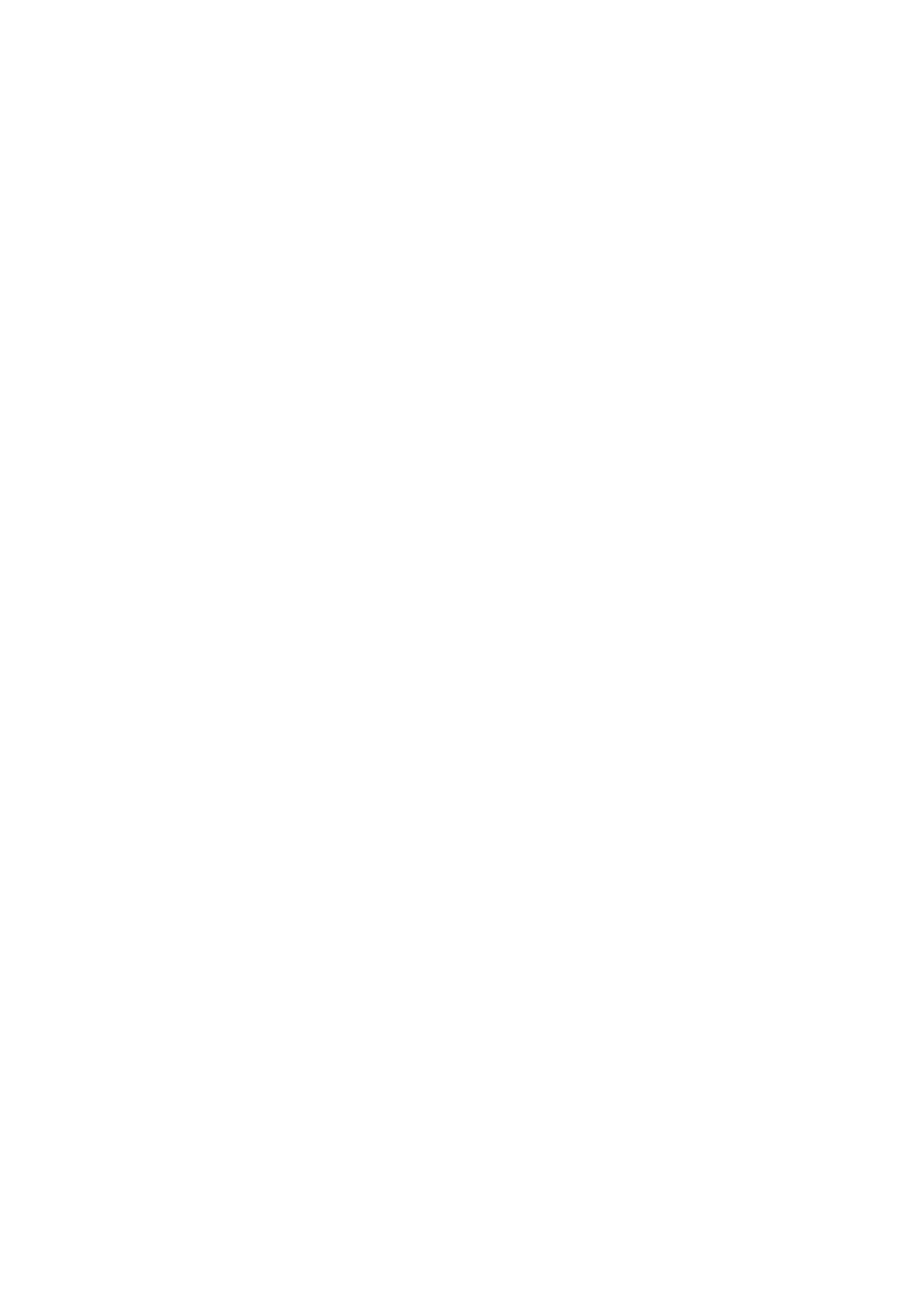# **Summary**

# **FINANCIAL, ADMINISTRATIVE AND OPERATIONAL INFORMATION**

### FINANCIAL INFORMATION

Indicative CIC Grant Allocation: USD 2,000,000 of which an indicative amount of USD 150,000 for one single application.

# ADMINISTRATIVE INFORMATION

# Duration of Project Implementation:

The duration for the pilot implementation of the selected grant may be up to 12 months, including time allotted for documentation and reporting.

### Application and Proposal Submission Mode:

REGISTER at https://climate-innovation-challenge.adpc.net/ and submit an online application following the instructions.

### OR

DOWNLOAD an application form at **https://www.adpc.net/cic** and submit it to innovationgrants@adpc.net following the instructions. Each Submission will be acknowledged by a return email.

Documents related to CIC can be downloaded at **https://www.adpc.net/cic.** For any other information, e-mail at *innovationgrants@adpc.net* 

# Potential partners:

Local partnership is preferred. Discussion(s) and Letter of Support from the end user (Ministries/Department/Authority) is needed.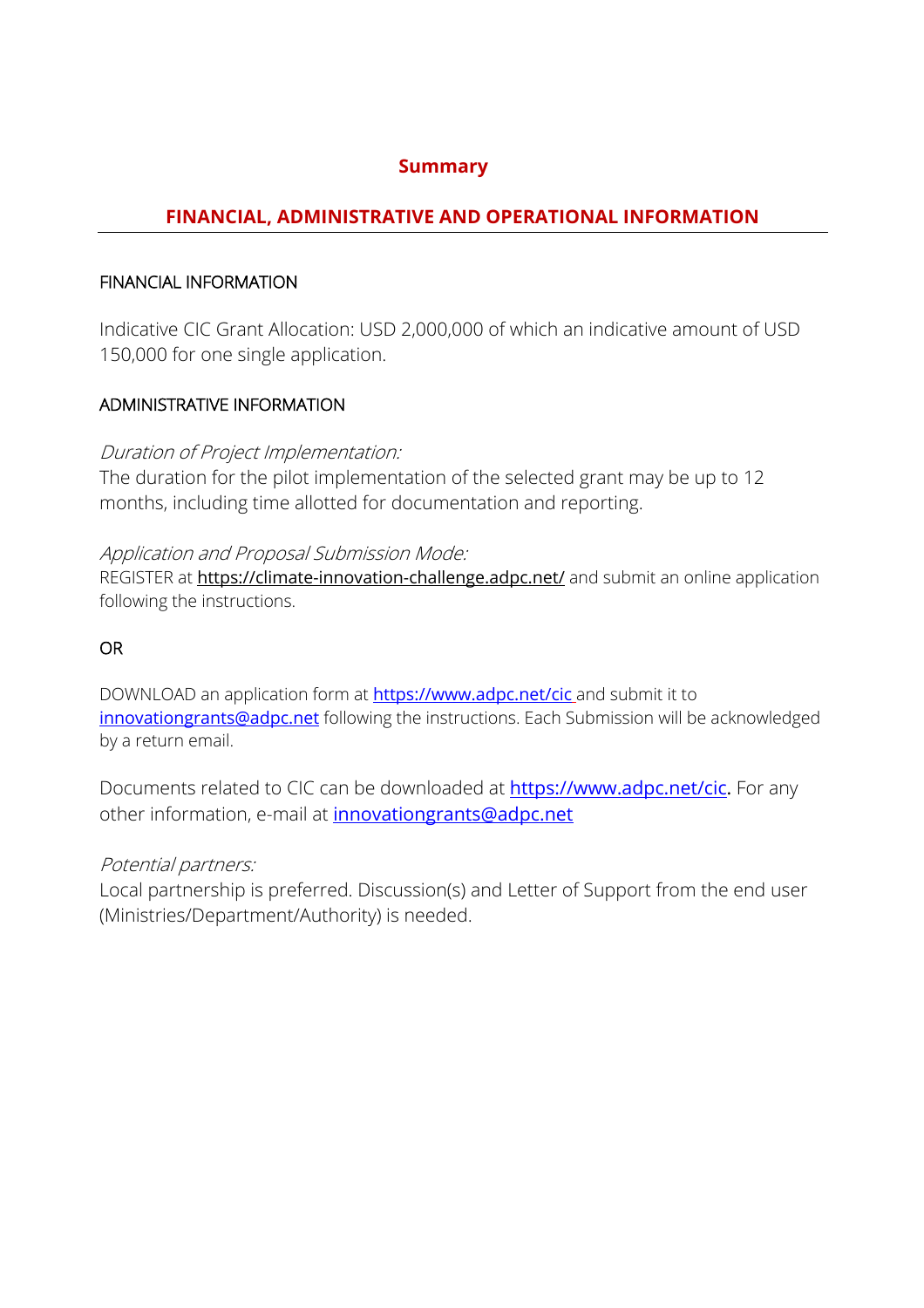# **Table of Contents**

| 1. |  |
|----|--|
| 2. |  |
|    |  |
| 3. |  |
|    |  |
|    |  |
|    |  |
|    |  |
|    |  |
|    |  |
|    |  |
| 4. |  |
|    |  |
|    |  |
|    |  |
|    |  |
|    |  |
|    |  |
| 5. |  |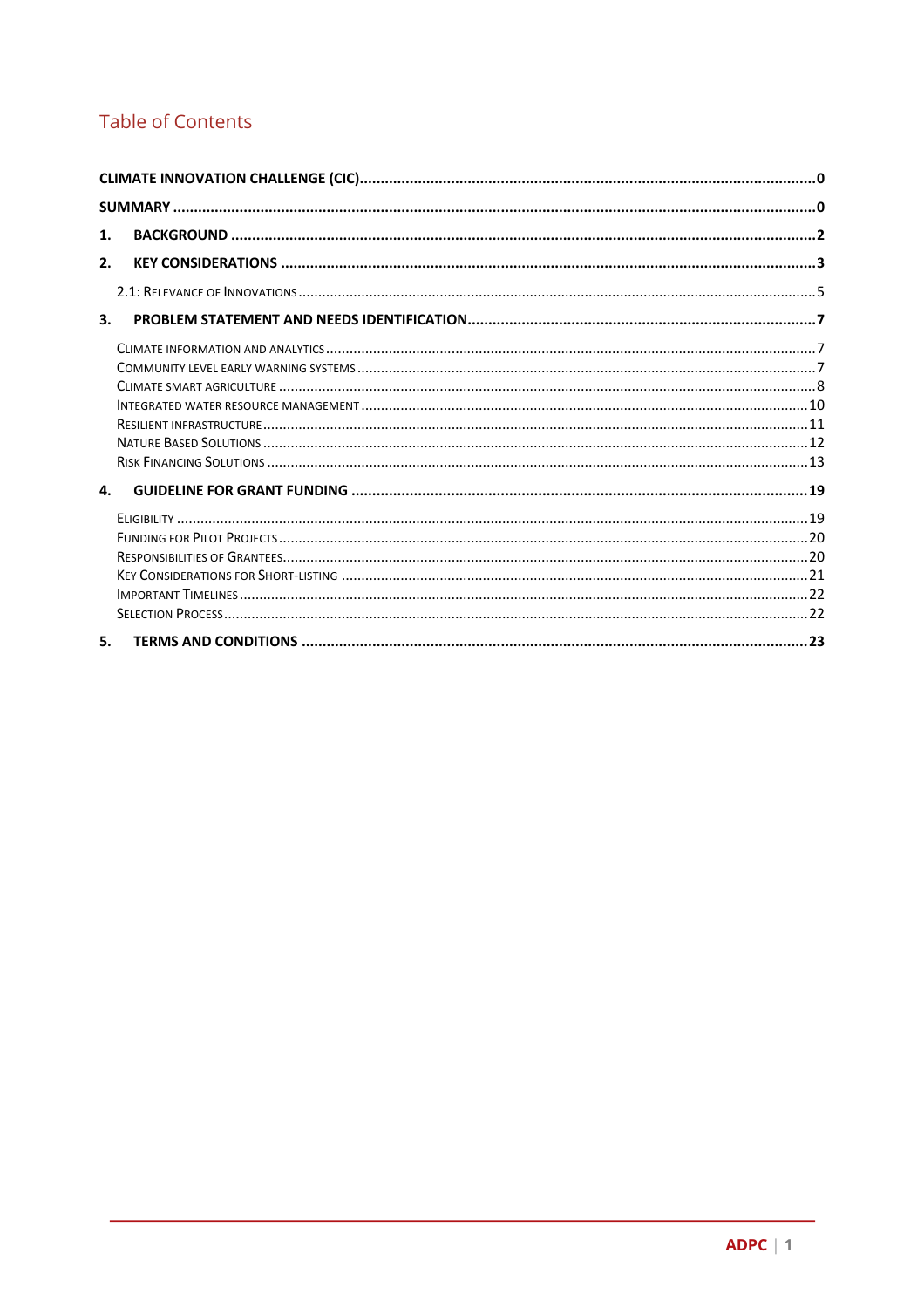# **1. Background**

Climate change is a major driver of disaster losses and failed development. Climate related disasters, including extreme weather events, have dominated the global disaster landscape in the  $21^{st}$  Century, which is shaping new approaches to science and practice in disaster risk reduction, resilience building and climate change adaptation.

Over the years, science has become more accessible, acknowledging that it also needs to deal with uncertainties. Policymakers are becoming more aware of scientific developments as more and more public policy issues call for science-based solutions. Therefore, interactions between policymakers and science are increasingly seen to be complex and nonlinear, as opposed to early conceptions.

The Climate Adaptation and Resilience (CARE) for South Asia Project aims to contribute to an enabling environment for climate resilient policies and investments in select sectors and countries in South Asia. This is expected to be achieved through improved access to and use of regional climate information and analytics as well as the development and enhancement of climate-smart guidelines, policies, and plans at South Asia regional level. The CARE for South Asia project has two distinct but complementary technical components: 1) promoting evidencebased climate-smart decision-making; and 2) enhancing policies, standards and capacities for climate-resilient development. Component-1 is implemented by the Regional Integrated Multi-Hazard Early Warning System for Africa and Asia (RIMES) whereas Asian Disaster Preparedness Center (ADPC) is taking the lead on component-2. More details can be accessed at: https://pages.qwilr.com/CARE-for-South-Asia-frSpz40YT2ee

The Climate Innovation Challenge (CIC) financed by the Foreign, Commonwealth and Development Office (FCDO) of the Government of UK (earlier called as DFID) through the World Bank's PARCC Trust Fund, will support innovation challenges across SAR countries that will crowd source innovative and disruptive technology solutions for resilience through grant awards, matchmaking and pilot-testing. The CIC will promote innovation in SAR through award of grants to eligible and qualifying innovators. The CIC will therefore aim to facilitate innovative solutions for their application and scale-up across different sectors, and tiers (national, sub-national and local/community) for greater impact. The country needs assessment reports shall identify potential areas for innovative solutions.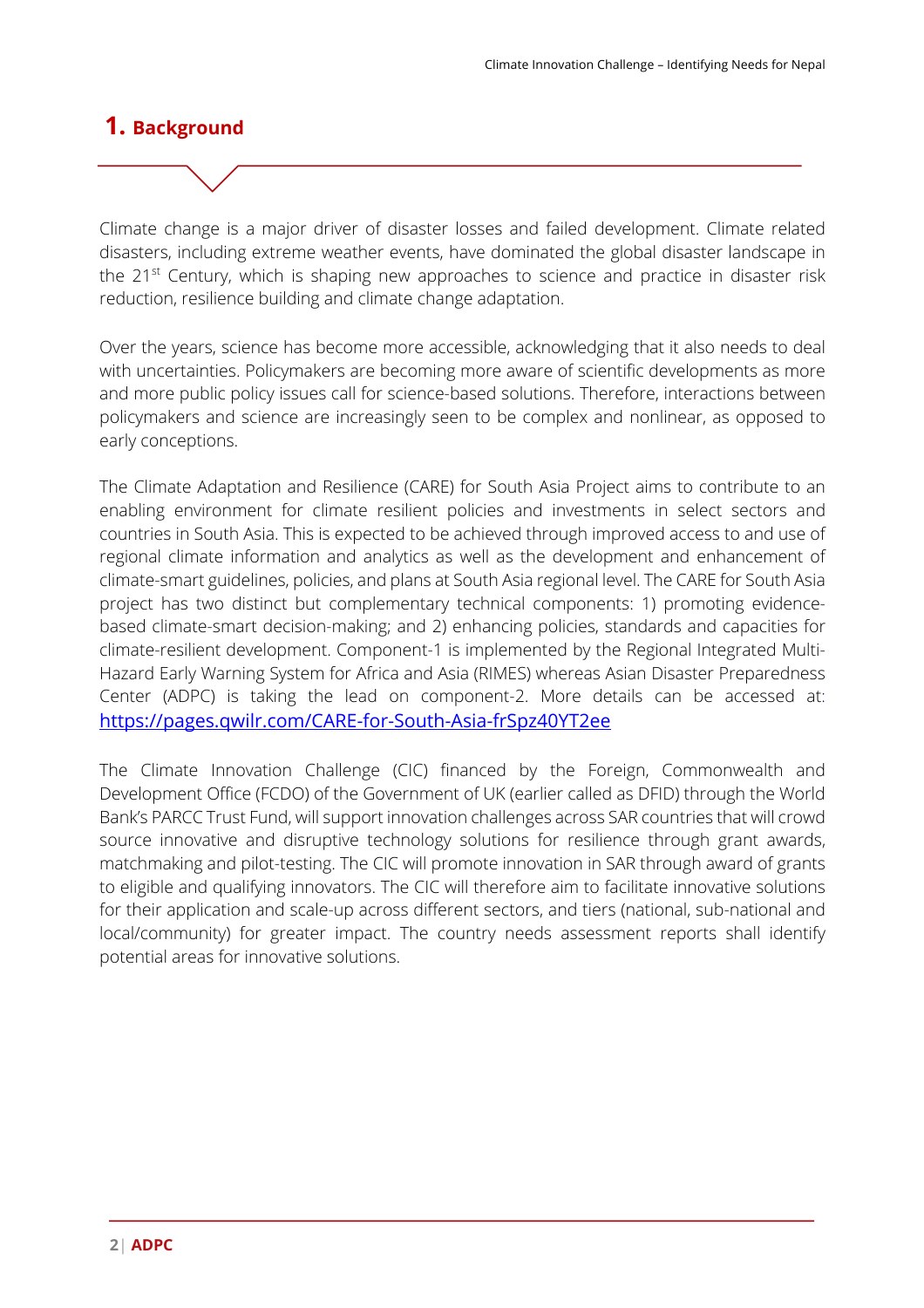# **2. Key Considerations**

Innovation in climate mitigation and adaptation are vital enablers for the transition to an equitable low carbon future as well as in increasing resilience to climate risks and extremities. Globally, the number of patented innovations in technologies for climate mitigation has increased steadily over the last two decades but the similar growth is not visible for climate adaptation and resilience. This stagnation of research and development for adaptation stands in sharp contrast to the trend for climate change mitigation technologies, whose share in total innovation (including non-climate-related) more than doubled during the same period. It is worth mentioning that there exists a market failure in developing and scaling innovative solutions to address climate resilience and adaptation needs of the SAR Countries primarily because of (a) awareness gap, (b) lack of capacity to pilot test newer technological solutions and (c) lack of funding. It is important to address these market failures by enhancing its resilience through supporting innovation and technological solutions for developing climate resilience and adaptation across various sectors. The objective of the CIC is therefore to support innovators and developers of disruptive technological solutions by providing grants in developing climate resilience and adaptation in SAR countries.

The broad contours covering key themes, principles and expected outcomes under the CIC are tabulated below:

| Key Themes, Principles and Expected Outcomes under the CIC |                                                                                                                                                                                 |
|------------------------------------------------------------|---------------------------------------------------------------------------------------------------------------------------------------------------------------------------------|
| Themes                                                     | Climate Information and analytics<br>1.                                                                                                                                         |
|                                                            | Community -level-early warning system<br>2.                                                                                                                                     |
|                                                            | Climate-smart Agriculture<br>З.                                                                                                                                                 |
|                                                            | Integrated Water Resources Management<br>4.                                                                                                                                     |
|                                                            | Resilient Infrastructure (Transport and Power)<br>5.                                                                                                                            |
|                                                            | Nature based solutions for adaptation<br>6.                                                                                                                                     |
|                                                            | 7. Risk Financing Solutions                                                                                                                                                     |
|                                                            |                                                                                                                                                                                 |
| Principles:                                                | The innovative solutions shall be affordable, scalable/replicable and<br>sustainable but also appropriate to the low resource and cultural<br>particularities of SAR countries. |
|                                                            | The challenge will be managed with several overarching principles that<br>will ensure sustainability of the approaches piloted. These include the<br>following:                 |

#### *Table 1: Key Themes, Principles & Expected Outcomes*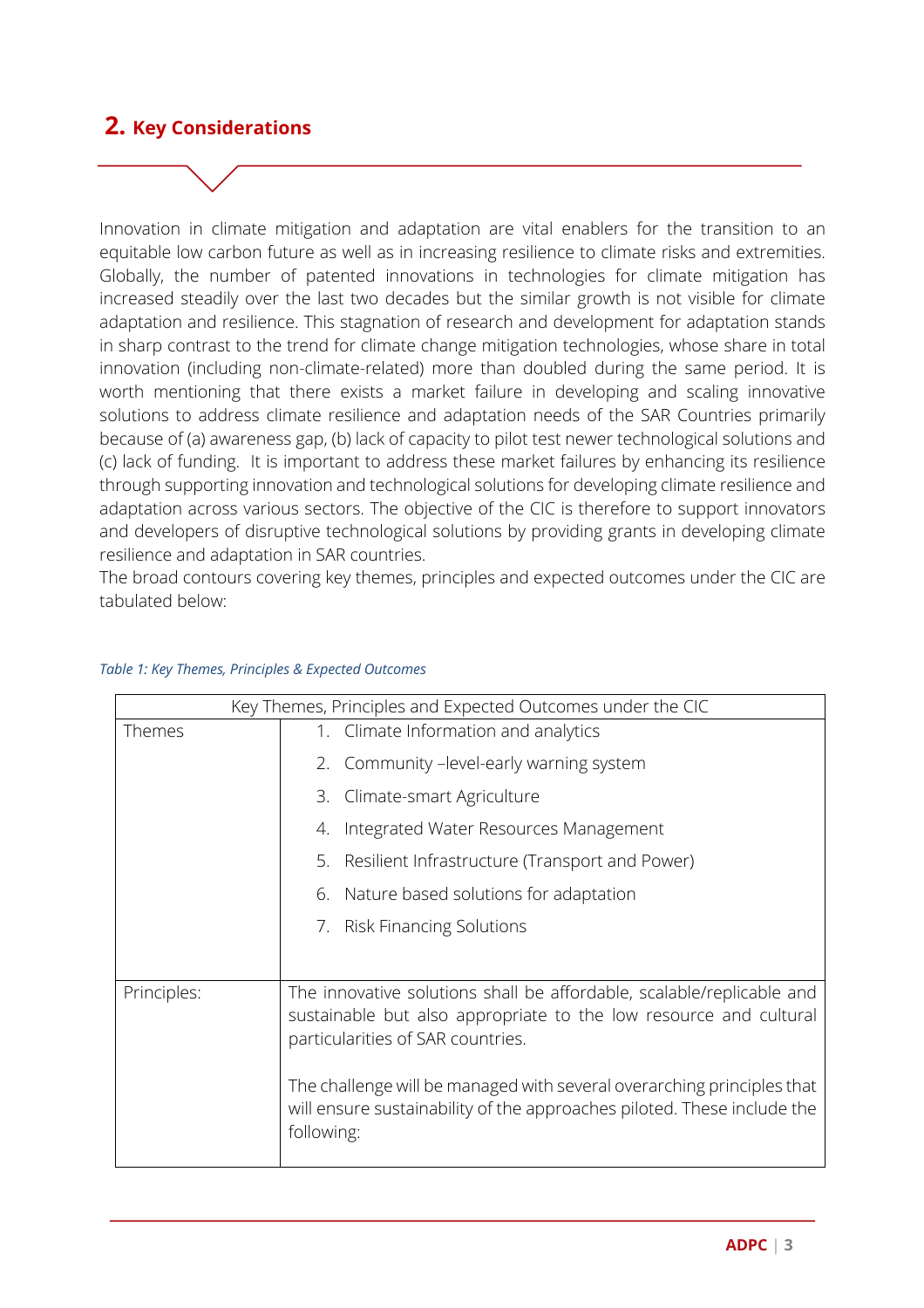|                  | • The importance of local partnerships and demand led<br>products<br>The co-development of products and tools with the end users<br>$\bullet$<br>Projects that demonstrate regional applicability and scalability<br>$\bullet$<br>Innovations and technologies that can be transferred among<br>$\bullet$<br>the SAR countries                                                                                                                                                                                                              |
|------------------|---------------------------------------------------------------------------------------------------------------------------------------------------------------------------------------------------------------------------------------------------------------------------------------------------------------------------------------------------------------------------------------------------------------------------------------------------------------------------------------------------------------------------------------------|
| Outcomes/Outputs | • Series of innovative, technology-based solutions developed to<br>enhance climate resilience.<br>• Local markets and institutional capacity enhanced and<br>adapted to build scalable and sustainable adaptation<br>capacities and climate resilience.<br>• Enhanced awareness and knowledge sharing around the use<br>of technologies for resilience and bringing in long term<br>behavioral change.<br>• The solutions once piloted successfully should be in positions<br>to be scaled up as well as replicated in similar environment. |

The innovative solutions must explicitly fall under one or more of the following areas derived from the national priorities and challenges of SAR countries:

- a. Technology-driven support to key sectors: Under the CARE for South Asia project, effort is being put together to enhance the resilience of three key sectors to climate change – Agriculture; Transport/Road infrastructure; Integrated water resources management. Proposals would be encouraged to address some of the major aspects through technology-driven interventions in each of the identified sector. For example, innovations in water accounting by understanding trends in water supply, demands, accessibility and use in a specific domain, in the water sector; innovations towards realizing the standards of infrastructure like roads and bridges in the transport sector; and innovations for improving and tracking food security, reducing greenhouse gases through climate smart-agriculture, etc. These are just a few indicative examples.
- b. Data for climate adaptation and resilience: Currently available climate and disaster risk data is generally found scattered at national and local levels in the region whereas new data is also being generated across multiple sectors and at different levels. The challenge is how to make the existing as well as the future data and data portals more useful for supporting climate-smart and risk-informed decisions in the arena of policy, planning and investment in key sectors at regional, national and local levels. This is largely about organizing, processing, packaging, and using the data not only for long-term climateinformed policy and planning (adaption and mitigation) purposes but also for short-term emergency preparedness including making the early warning systems more effective and efficient. Easy access and democratizing of climate data can go a very long way in empowering people to address the concerns of climate shocks and vulnerabilities and develop better adaptive capacities. A primary accessibility issue with the exiting climate data in sectors such as agriculture, water and infrastructure are the availability of data designed to meet user requirements. Therefore, existing and future climate data needs to be not only reliable but designed to meet the specific needs of each of the sectors in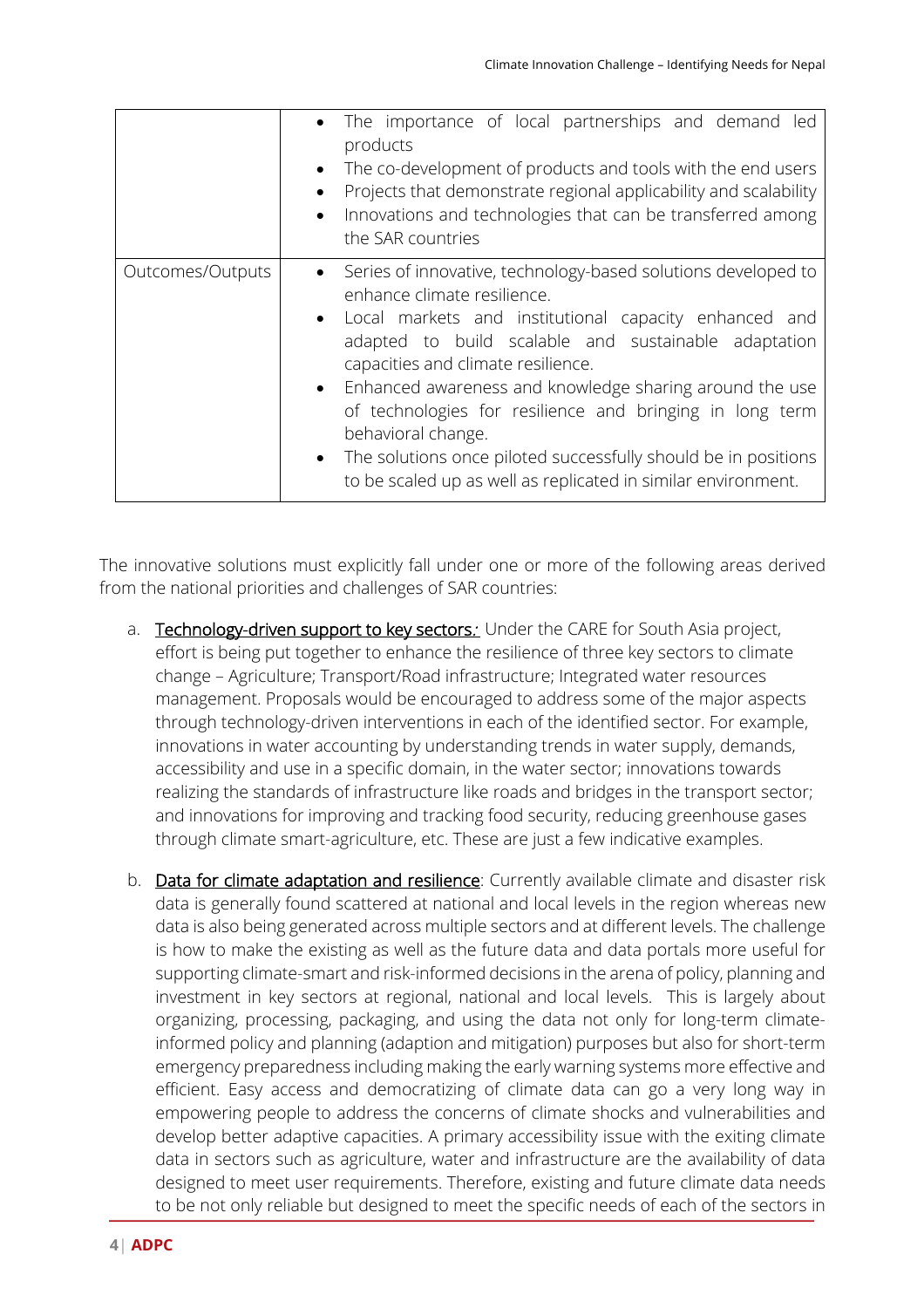requiring the data.

- c. Transboundary and regional cooperation: The CARE for South Asia project aims to facilitate cooperation between SAR countries at the regional or sub-regional scale to reduce transboundary impacts of climate change and pool resources to meet common challenges. Innovations and technology solutions are invited to support this objective so that there is an improved understanding of the increased weather and climate variability leading to more succinct climate adaptation and resilience actions for regional and transboundary cooperation in South Asia. One of the topics under this theme is the strengthening of the transboundary early warning system for climate change-induced hazards and disasters.
- d. Mainstreaming gender equality concerns. Numerous national and regional plans and strategies are currently put in place for promoting climate adaptation and resilience, but they still lack a strong element of mainstreaming gender equality concerns and aspects. Similarly, monitoring the actual level of gender equality integration in development interventions aiming at climate resilience is challenging. Solutions or tested and smart ideas are invited to address this thematic area.
- e. Public finance and Nationally Determined Contributions (NDC)s. SAR countries are in the process of implementing their respective NDCs through adaptation and mitigation actions using both public and other funding resources. The challenge which needs to be addressed is the complexity of the process to determine, prioritize and track public financing for implementing the NDCs. Similarly, disaster risk financing and insurance needs to be strengthened and streamlined through options that offer contextualized solutions for different countries in the region.
- f. Advocacy and awareness for resilience: Contributing to an enabling environment through policy and community advocacy and awareness-raising is central to the CARE for South Asia project. Over the years, several organizations have experimented a range of approaches for this purpose but it still needs considerable attention to firm up the advocacy and awareness-raising mechanisms by introducing tools and techniques that offer more room for effectively engaging with elected representatives, bureaucrats, and the general public both in urban and rural areas for climate adaptation and resilience in SAR countries with a national and regional scope.

# **2.1: Relevance of Innovations**

Relevance to the current priorities of SAR countries, including, but not limited to the following:

- Support to narrow the data gap through innovation for climate-informed planning and investments.
- Innovation for enhanced transboundary and regional cooperation in South Asia for climate adaptation and resilience.
- Innovations supporting the priority actions identified in the country's Nationally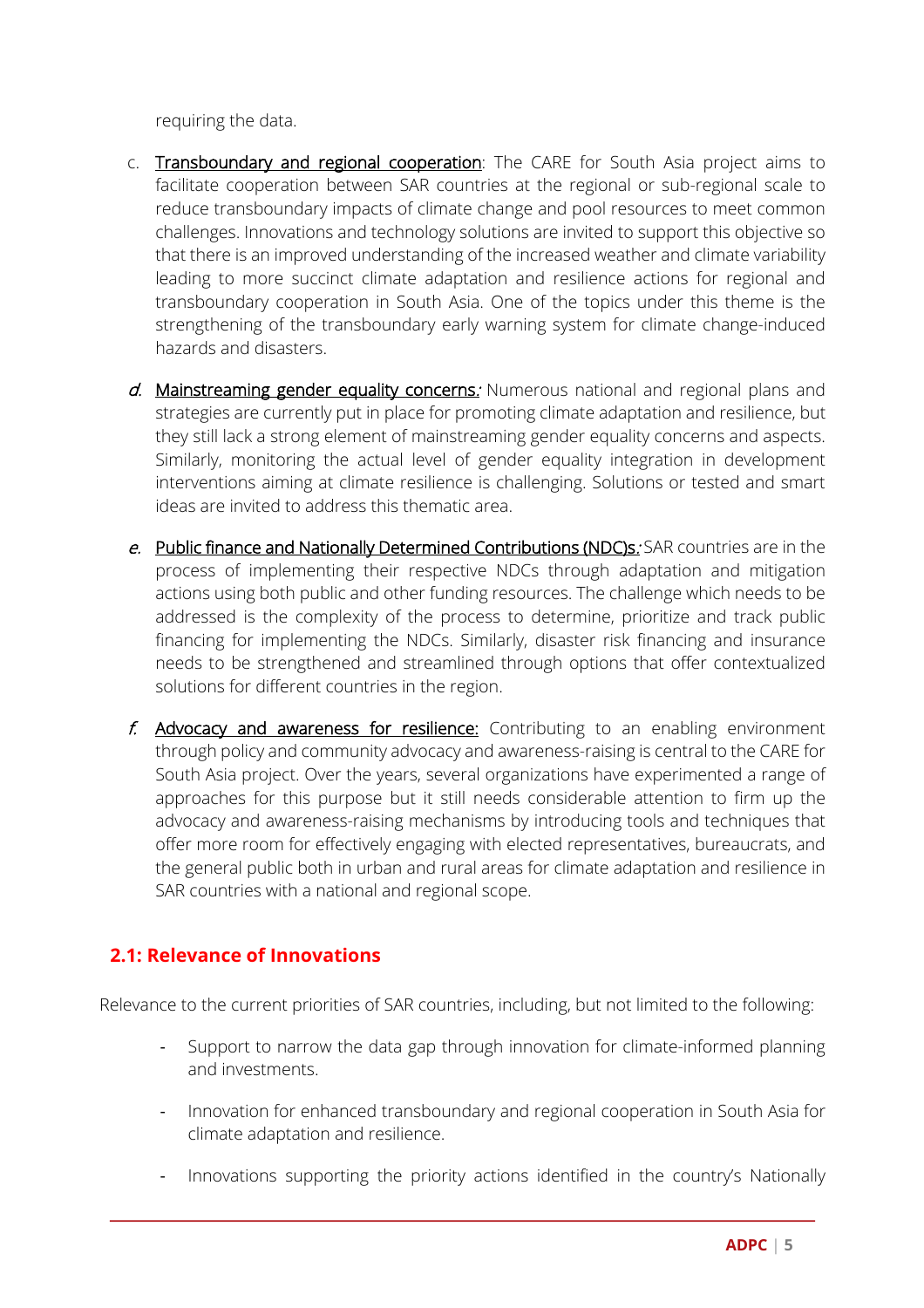Determined Contributions (NDCs) or National Plans on Climate Adaptation.

- Innovative solutions catering to Public Finance Management for Climate Adaptation and Resilience.
- Innovations towards realizing the standards of infrastructure like roads and bridges.
- Support integrated water resources management in the region through innovations in water accounting by understanding trends in water supply, demands, accessibility and use in a specific domain.
- Further augment the implementation of adaptation policies leading to moderating the climate shocks, for example, supporting to increase the lead time for Early Warning Systems in the region.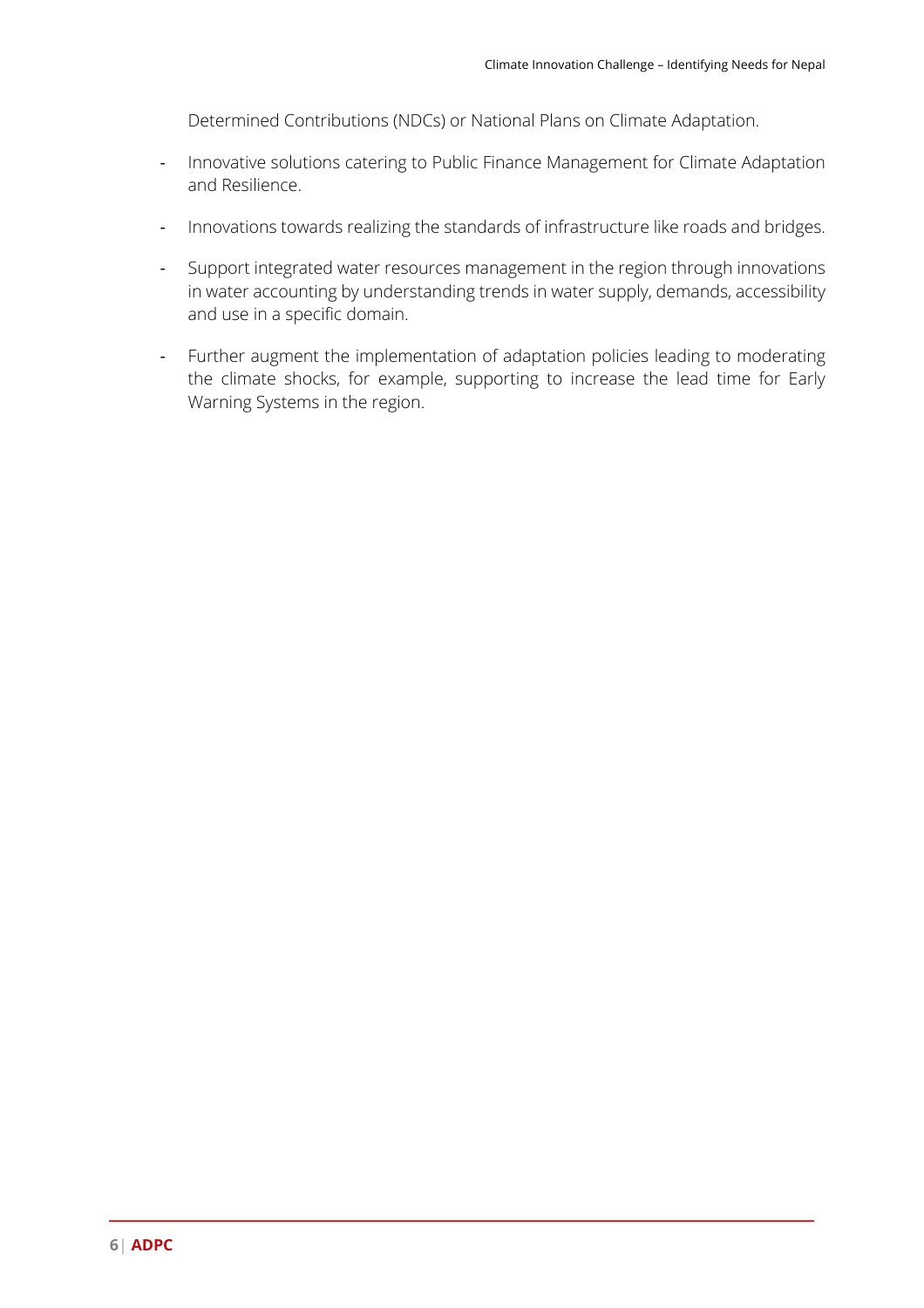# **3. Problem Statement and Needs Identification**

# **3.1 Climate information and analytics**

#### The problem

Climate change data, projections and impact are largely based on an analysis of historical weather data in the countries that are participating in the CIC. Without a systematic mapping or trend analysis of climate change and how it will impact ecosystem degradation, reduction in water and food availability, and changes in livelihood, countries are unable to prioritize adaptation processes and monitor their effectiveness.

Countries are seeking solutions that would combine weather related data to generate understandable and usable information for policy interventions in specific sectors at a local level: Food Security, Nutrition, Forests and Watersheds, livelihoods and resilient infrastructure needs. Both macro and micro level information collection, sharing, analysis and forecasting are needed to build an evidence-based system for intervention.

Specific areas of concern include the need for:

- Real/near-real time climate data collection and monitoring systems.
- Monitoring and management of hydrometeorological events at a local level.
- The development of climate models to assess future risk, forecast impact in vulnerable sectors, and monitor change.
- Means by which local communities can understand, contribute to and benefit from data related to impacts on food security, extreme weather events, changes in groundwater and precipitation.
- Means by which communities and authorities can assess the impact of current patterns of use of natural resources, assess impact of current practices related to food and resource security and adapt and build resilience measures.

# **3.2 Community level early warning systems**

#### The problem

In the case of disseminating weather events, especially at a large-scale early warning (EWS), it is typically provided by a national technical forecasting agency and subsequently disseminated to the community. Early warnings on climate change impact which includes slow onset changes and shifts in climate such as precipitation and temperature patterns, as well as degradation in ecosystem and resource quality, is neither understood, collected or shared with communities. Intrinsic to this problem is the need to monitor, collect and share information locally by communities and to provide the decision-making and scientific knowledge to respond to early warnings.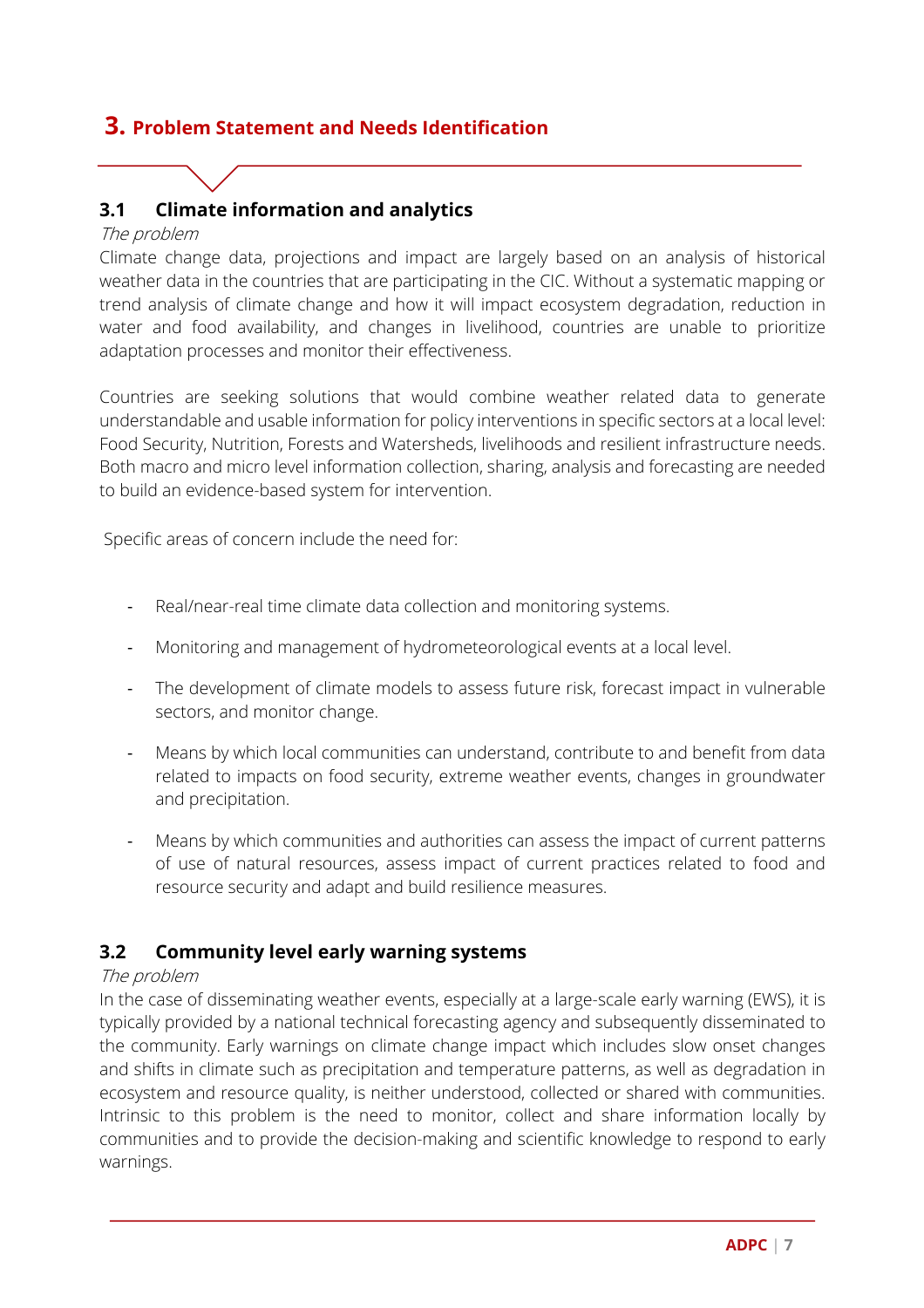How do we educate, share information and collaborate with local communities on locally based early warning on climate change?

Specific problem areas include:

- Translating climate science to useable information for communities.
- Translation of information from local administration to communities.
- Decision Support Systems for local authorities.

Detection and forecasting at a local level

- An EWS system that incorporates multiple hazards, including those that are a result of or an impact of climate change.
- Access to data and predictive analytics to enable action by local level decision makers and the public.

Analysis and Warning at a local level

- Last mile connectivity, communication, dissemination and local actions in low resource settings.
- Citizen science and crowd sourcing for climate induced hazard early warning system.
- Community based early warning systems without using mobile technology.
- Community based ecosystem habitat restoration (coastal, mountain, drought-prone areas.

#### **3.3 Climate smart agriculture**

The problem

Of all the economic sectors, agriculture is the most climate sensitive sector and climate related hazards have significantly affected agricultural production. Many vulnerable and poor people are dependent on agriculture that are highly susceptible to temperature increases, variability in precipitation patterns, and the increase in extreme weather events.

Conversely agriculture, forestry and aquaculture practices have also had a significant impact on natural resource degradation, unsustainable land use and have contributed to increased salinity, pollution, erosion and a loss of biodiversity

Countries are seeking solutions to make agroforestry, agriculture and aquaculture more resilient to the deleterious effects of climate change while trying to promote adaptations that enhance food and nutrition security while protecting the environment.

Specific areas of need include: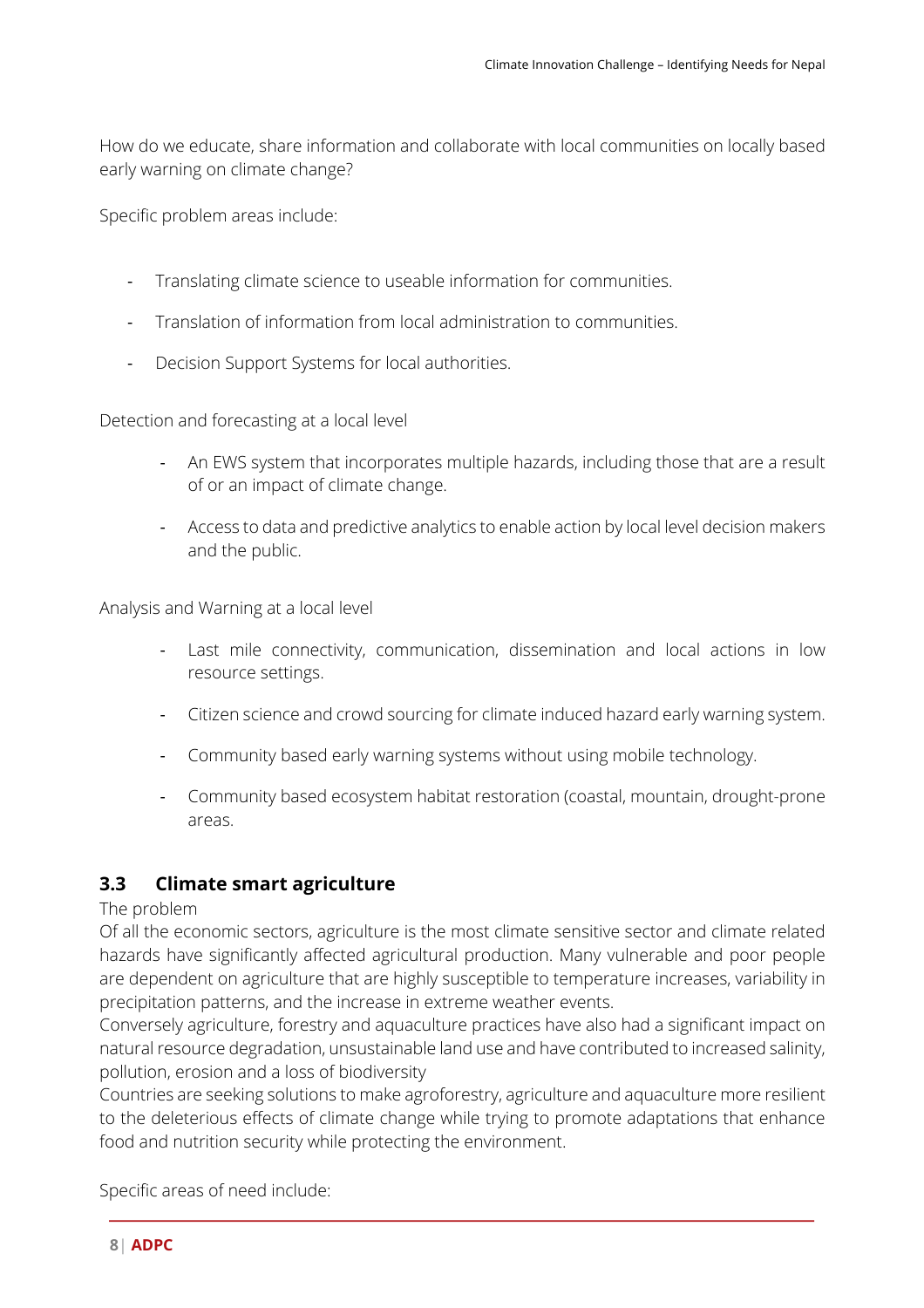- A. The inability to monitor increased risk, hazard and impact of climate change on agriculture in the short and longer term, especially in local areas.
	- Assessing food security, water security, and climate risk and impacts on crop yields.
	- Monitoring and managing climate impacts at a farm or watershed level.
- B. What innovative strategies and technologies exist for climate change mitigation resilience and adaptation for agriculture, agroforestry, fisheries:
	- Introduction of heat-tolerant, flood-tolerant crop to address water stress in plants.
	- Improved crop varieties and management, sustainable land management and soil nutrient management.
	- Agroforestry to diversify farms and enhance resilience.
	- Optimization of water usage in agriculture sector.
	- Leveraging indigenous knowledge, integrating with technology (real time early warning) to adopt community level smart agriculture practices.
	- Innovations to reuse crop residue to reduce stubble burning.
	- Innovations on the reduction GHG emission from crops.
	- Affordable solar irrigation non-chemical agricultural practices for farmers and provides alternate sources of income for those who find it difficult to make their livelihoods sustainable.

#### Adaptation and mitigation strategies

- C. Precision agriculture and its applicability in South Asia
	- Biotechnology interventions (Genetic profiling of indigenous crop varieties; Development of drought resistant and pest resistant varieties of crops; Climate resistant productive livestock breeding).
	- Farming technology interventions (Agroforestry; Sloping Agriculture Land Technology (SALT); Integrated pest management; Greenhouse farming)
	- Seed quality monitoring system.
	- Infrastructure interventions (Storage techniques for grains and seeds).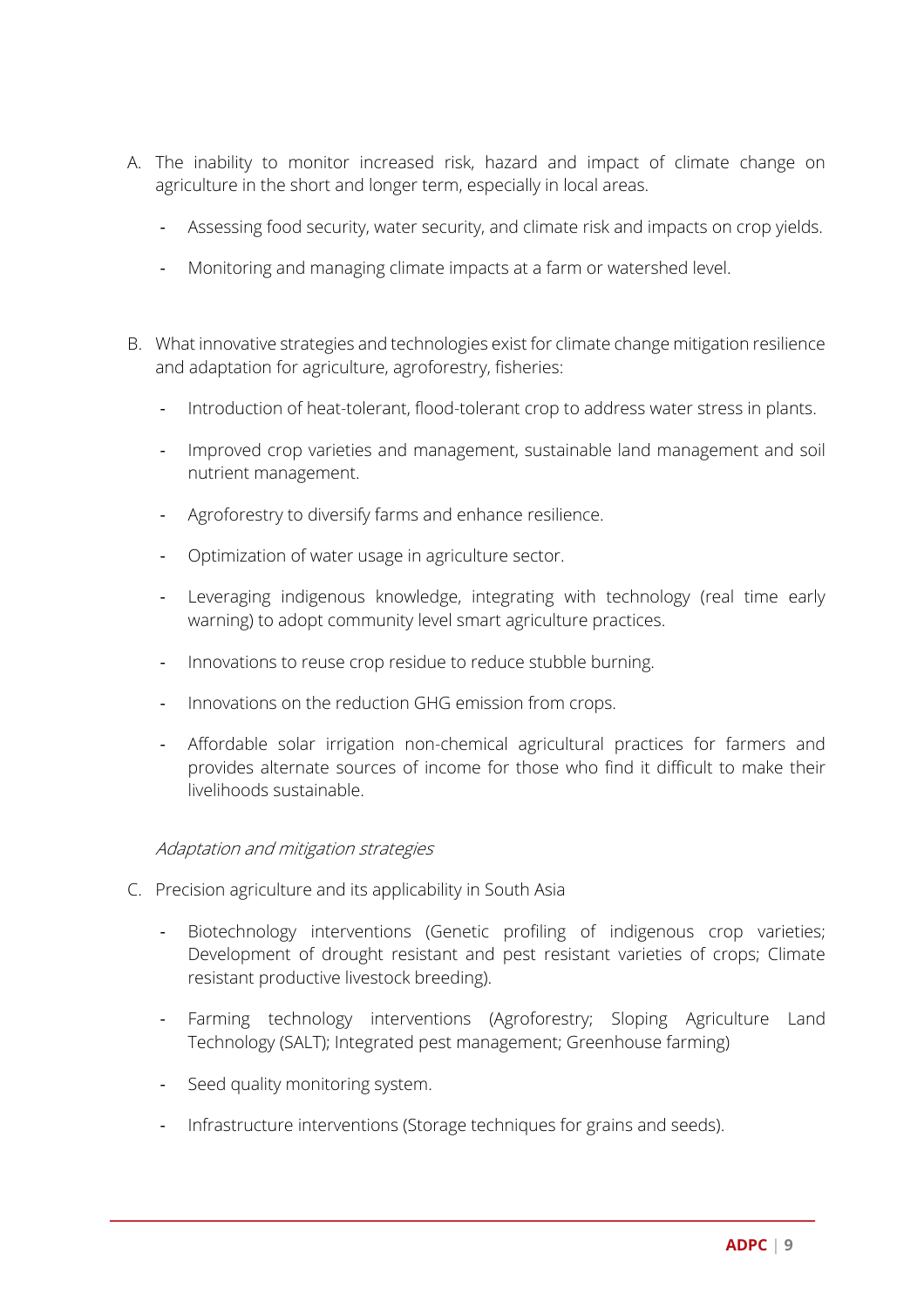### **3.4 Integrated water resource management**

#### The problem

Climate change has multiple impacts on water resource management in countries participating in the CIC. It effects the availability of water for agricultural and urban use with significant impacts, it results in an increasing frequency of flood events, it causes rising sea levels necessitating aquatic ecosystem protection. In the mountains it results in degrading the level of snow impacting the availability of water. In most countries it leads to both an increased flood risk and an increasing prevalence of drought. Basic systems for watershed protection, water management, flood management will be required to make countries and communities more resilient.

In addition, the increased demand for water for agriculture, manufacturing and to support populations make a system of integrated water resource management an essential component of building resilience to climate change.

Specific areas of need and gaps highlighted in the needs-assessment process include:

- A. The need for an improved data systems for Water management and use:
	- There are no existing systems to incorporate Climate Information within Water Resource Management at national and/ or local levels.
	- Where water resources, including precipitation, groundwater and runoff are shared between different countries there are no systems available to do this.
	- At a local level, both in urban and rural areas there are no systems to estimate water use, to account and manage the use of water. This makes systems of allocation at watershed scale / river basin scale impossible.
	- While evapotranspiration as a result of increased temperatures is an acknowledged outcome of climate change the impact on agriculture (crop yields, water stress) and human use cannot be measured and therefore managed.
	- Systems for simple monitoring of water levels and quality are not readily available.
- B. The need to find solutions to enhance water retention, storage, usage, efficiencies and distribution.
	- Existing systems for Surface rainwater harvesting, Ground water recharge, Urban stormwater management, Rainwater harvesting structures (Rooftop) are not widely adopted. However, there is a gap in the market of accessible, affordable and appropriate solutions at household, cluster, watershed, village, town and city levels.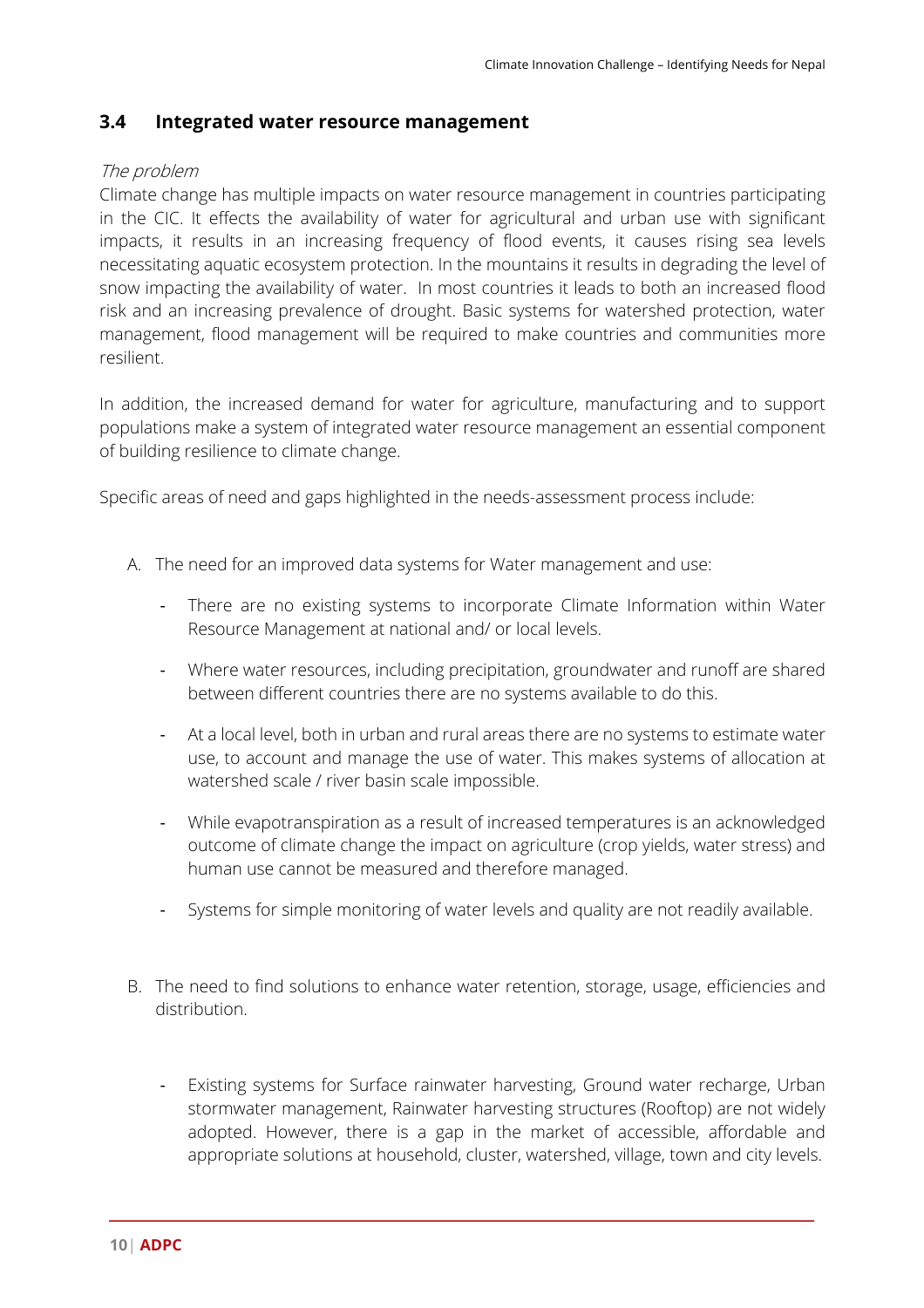- C. Technologies for efficient water management exist in in agriculture, but their adoption is poor. Products and services which include attention to raising awareness, costeffectiveness, and distribution are not available at scale.
	- High efficiency irrigation systems for irrigated and rain-fed areas.
	- Drought tolerant crop varieties.
	- Smart irrigation systems for arid region.
	- Sensor based water quality monitoring.
	- Efficient irrigation methods.
	- Impoundments to store and distribute water in lean seasons.
	- Water use efficiency methods- improved water distribution systems; water efficient fixtures.
	- Technologies for the Artificial recharge of groundwater.
- D. People and water management there is a gap in innovative approaches and technologies to incentivize and enhance People's participation in water management.
	- Solutions enhancing integration of social and economic components of the Integrated Water Resource Management (IWRM).
	- Reduction of chemical contamination by promotion of chemical and insecticide free agriculture practices.

# **3.5 Resilient infrastructure**

#### The problem

As extreme weather events increase as a result of climate change, the impact on infrastructure is enormous. Large floods destroy roads and bridges as well as electricity, communications, and transport systems. The need to build infrastructure such as sea walls, bunds against storm surges, the rise in sea levels is only one aspect of the problem.

Equally the need is to build infrastructure that is more resilient and can withstand the increasing frequency of these events. For example, in the immediate aftermath of a climate event, emergency operations are often hampered by a lack of resilient infrastructure. Communications systems do not work and it might take a long time for electricity and other essential services to be made operable again.

Examples of this in the countries assessed as part of the CIC included: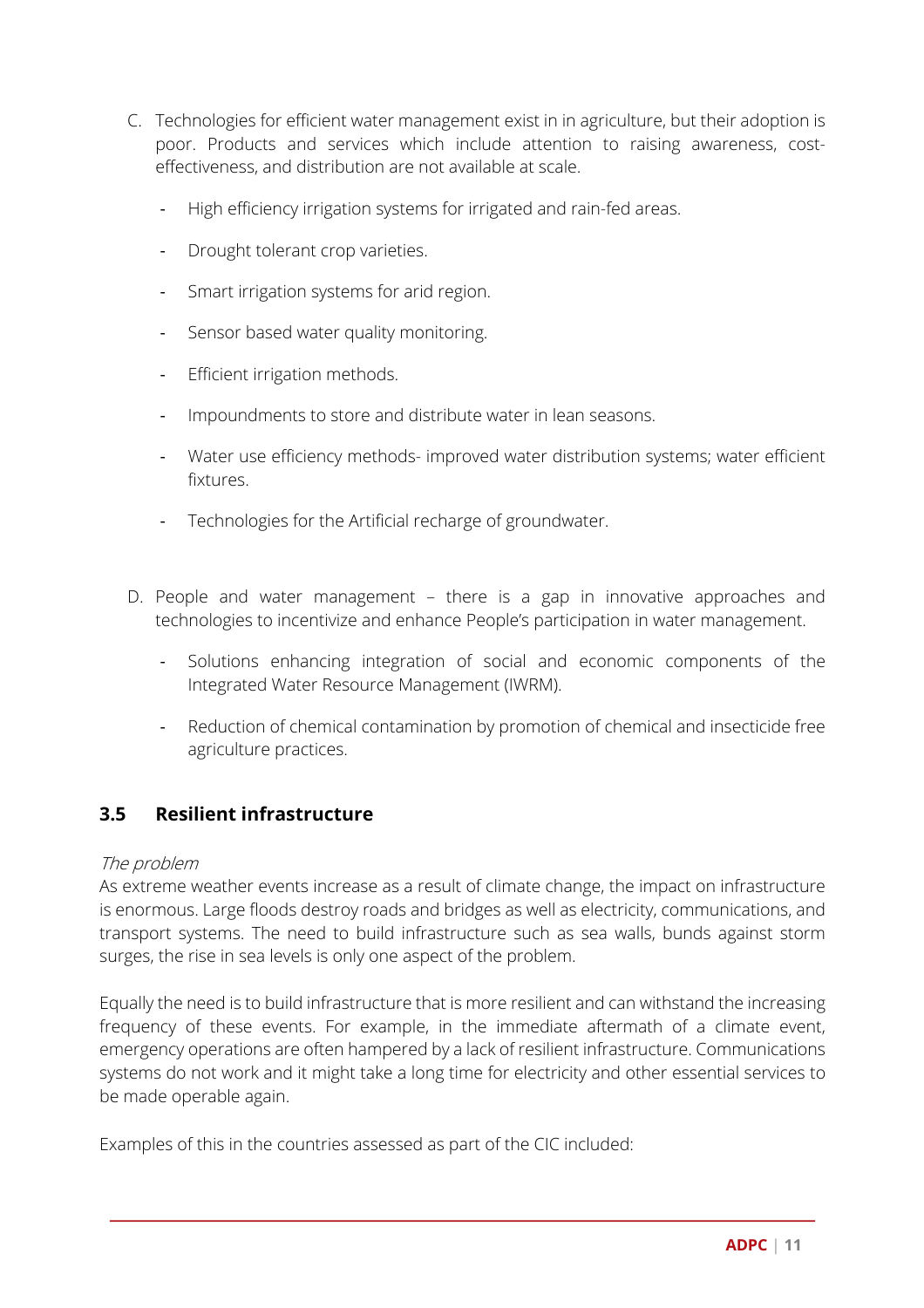Climate change related coastal erosions from sea level rise, storm surges, sea swells and storm generated waves, increasing frequency and intensity of climate induced natural disasters such as floods, windstorms, landslides, and GLOF.

Needs / Gaps identified

- A. Monitoring of resilience of infrastructure.
	- There are very few systems for remote & smart monitoring of transport infrastructure health.
	- No basic assessments of climate impact on logistic systems have been conducted.
- B. Innovative technologies for climate and disaster resilient Infrastructure
	- Infrastructure built in the past has not been designed to cope with the risk posed by the increased frequency of extreme events. The challenge is how to retrofit and maintain transport, power and communication infrastructure to withstand this.
	- The engineering standards, design and specifications of materials to be used in private homes and public infrastructure are not climate resistant. The use of current building codes and standards lead to continuing hazard.
	- There is a lack of awareness, training and standards and practical guidelines for climate-resilient roofing, irrigation systems, bridges (site, elevation, abutment & reinforcement), perforated surface for surface water management in built environments.
	- There is no active promotion of Climate- and Disaster-Resilient Infrastructure Design Practices either in the public or private domains.
	- While there are new climate resistant infrastructure building processes and technologies entering the market, there is very little awareness of these technologies, and no platform or other means for raising awareness and promoting usage and sale.

# **3.6 Nature Based Solutions**

The Problem

The entire region experiences one of the highest numbers of weather and climate related disasters suffering huge economic losses as well as loss of human lives annually. Increased riverine, coastal, and urban flooding lead to widespread damages to critical infrastructure, livelihoods and settlements in the region. From sea level rise, storm surges, and typhoons in the coastal regions to glacial lake outburst floods and landslides are annual risks to infrastructure damages that the region faces collectively. Coastal and marine ecosystems are under increasing stress from climate change as sea level rise continues with inundation and saltwater intrusion affecting freshwater swamps, marshes, and coral reefs. Climate induced landslides in already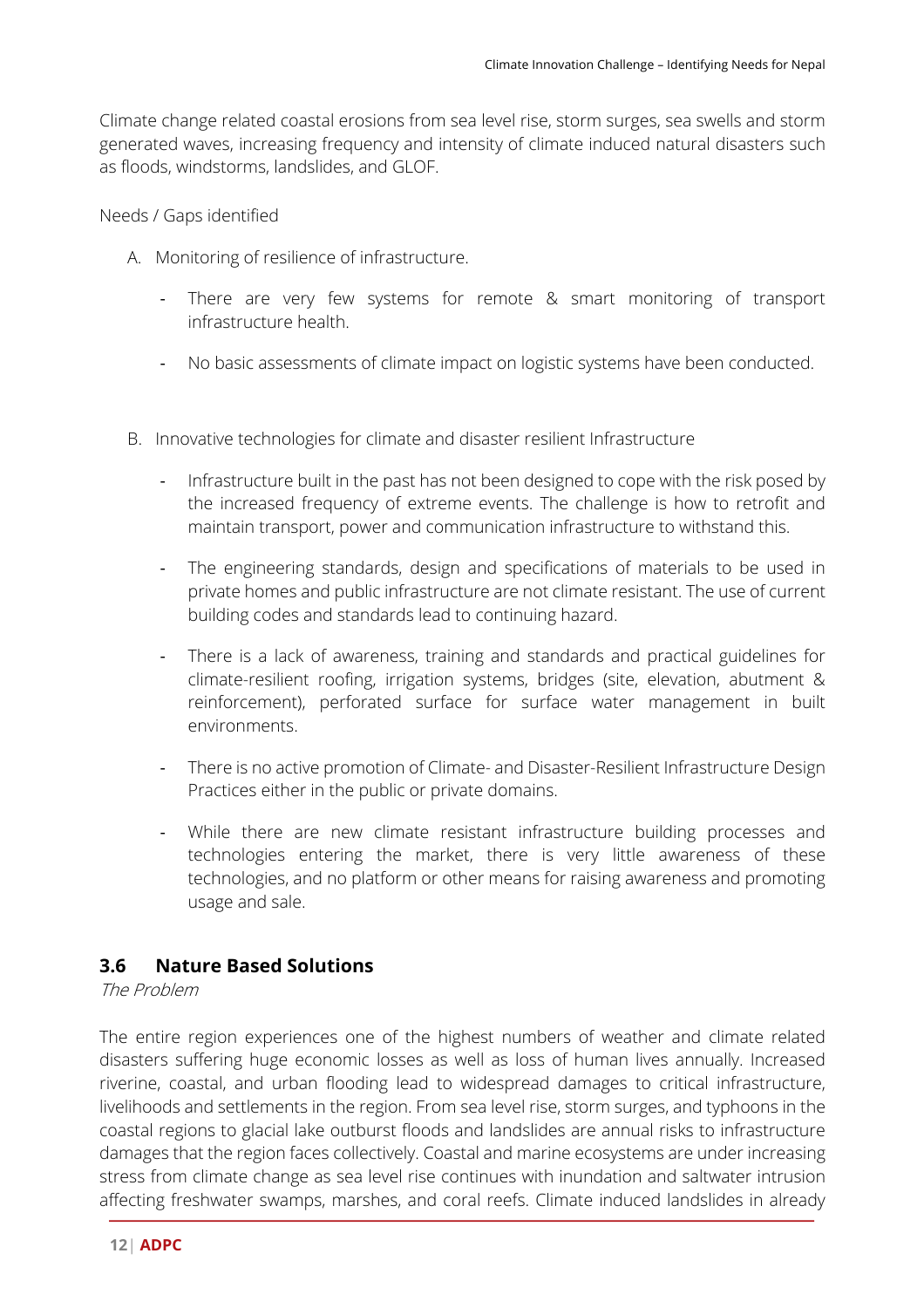fragile geological features are causing massive losses to infrastructures such as roads and bridges in the mountainous countries of the SAR.

There is a demand and a definitive need for strengthening science and technology innovation and cooperation in the areas of nature-based solutions; innovation in climate and disaster resilient infrastructures and nature-based solutions (NbS) to protect and restore critical infrastructures and ecosystems, assessments and monitoring systems.

Needs/Gaps Identified

- A. Protection, restoration and sustainable management of ecosystems.
	- There is limited technological solutions to monitor natural capital such as soil, water, crop pests & disease surveillance that has a direct impact on the productivity of these ecosystems.
	- The entire region annually faces loss of agricultural ecosystems to drought and other extreme precipitation events such as floods and landslides.
	- There is very limited innovative solutions to green infrastructure and urban planning to mitigate the effects of climate change on air and water quality and its management.
	- There is a need to enhance livelihoods of communities and build economic resilience through nature-based adaptation solutions.

# **3.7 Risk Financing Solutions**

#### The Problem

As climate change impact on multiple sectors at a regional as well as country and community levels increase, economic losses have undermined development outcomes annually. The need for new and innovative climate risk financing measures, models, approaches and instruments are more pronounced than ever before. However, limited access to and awareness on climate risk financing in the SAR countries have impeded the region from adopting cost efficient and affordable mechanisms.

#### Needs/Gaps Identified

- A. Technologies, approaches and strategies for reducing externalities, risk financing and promoting adopting of green infrastructure and practices.
	- There is limited investments in innovative solutions for risk financing mechanisms in agriculture and infrastructure sectors (such as insurance derivations and insurance solutions, area specific anticipation and risk financing).
	- There is a lack or very limited investment scaling up financing for climate adaptation in all sectors including agriculture.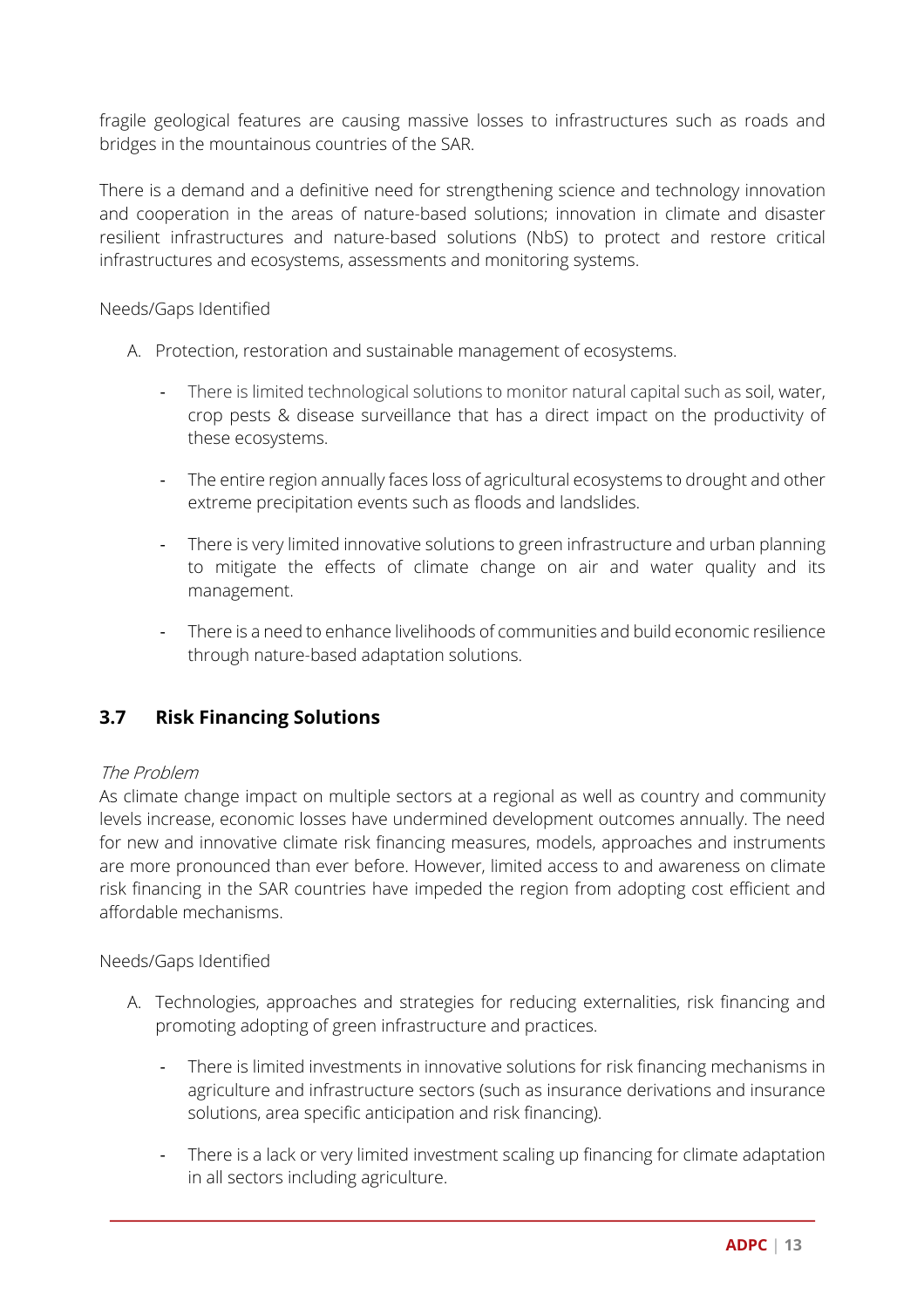- There is a need for supporting risk financing and risk-informed early action (forecast-based financing, green financing and accounting).
- B. Potential partnerships for risk financing.
	- The role of private sector investments in risk financing is non-existent or limited in the SAR region.
	- There is a need to leverage corporate social responsibility into risk financing.

| SI.<br>No.     | Themes                                         | Specific Needs                                                                                                                                                                                                                                                                                                                                                                                                                                                                                                                                                                                                                                                                                                                                                                             |
|----------------|------------------------------------------------|--------------------------------------------------------------------------------------------------------------------------------------------------------------------------------------------------------------------------------------------------------------------------------------------------------------------------------------------------------------------------------------------------------------------------------------------------------------------------------------------------------------------------------------------------------------------------------------------------------------------------------------------------------------------------------------------------------------------------------------------------------------------------------------------|
| 1              | Climate<br>Information<br>and analytics        | Real/near-real time climate data collection and monitoring<br>$\frac{1}{2}$<br>systems<br>Monitoring and management of hydrometeorological events at a<br>local level<br>The development of climate models to assess future risk,<br>$\overline{a}$<br>forecast impact in vulnerable sectors, and monitor change.<br>Means by which local communities can understand, contribute<br>$\overline{a}$<br>to and benefit from data related to impacts on food security,<br>extreme weather events, changes in groundwater and<br>precipitation<br>Means by which communities and authorities can assess the<br>impact of current patterns of use of natural resources, assess<br>impact of current practices related to food and resource<br>security and adapt and build resilience measures. |
| $\overline{2}$ | Community<br>Level early<br>Warning<br>Systems | Translating climate science to useable information for<br>$\blacksquare$<br>communities<br>Translation of information from local administration to<br>communities<br>Decision Support Systems for local authorities<br>Detection and forecasting at a local level<br>An EWS system that incorporates multiple hazards, including<br>those that are a result of, or impact climate change.<br>Access to data and predictive analytics to enable action by local<br>$\qquad \qquad -$<br>level decision makers and the public<br>Analysis and Warning at a local level<br>Last mile connectivity, communication, dissemination and local<br>actions in low resource settings<br>Citizen science and crowd sourcing for climate induced hazard<br>$\overline{a}$<br>early warning system      |

### *Table 2: Summary of Needs by Thematic Area*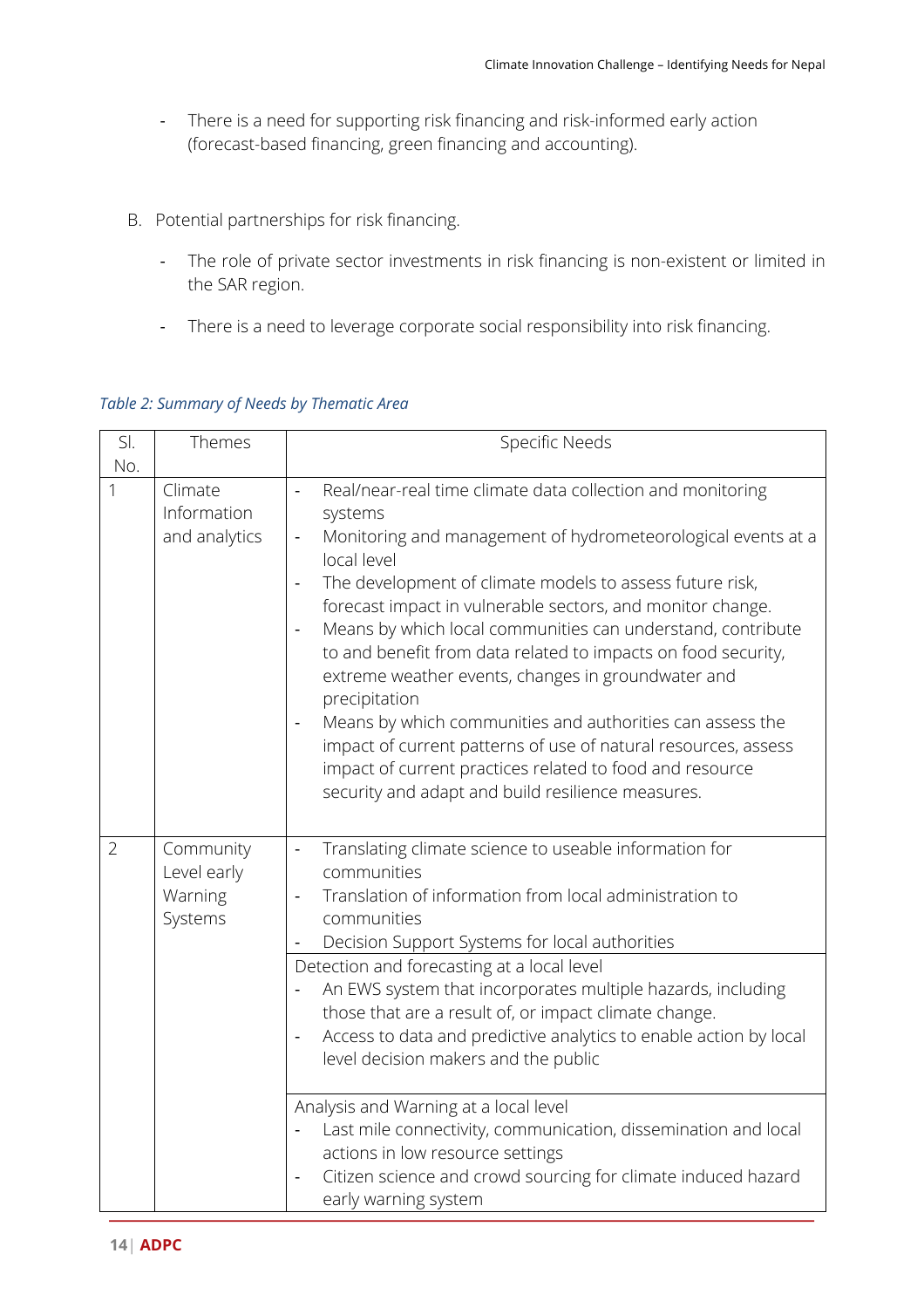|   |                              | Community based early warning systems without using mobile<br>technology<br>Community based ecosystem habitat restoration (coastal,<br>mountain, drought-prone areas.                                                                                                                                                                                                                                                                                                                                                                                                                                                                                                                                                                                                                                                                                                                                                                                                                                                                                                                                                                                                      |
|---|------------------------------|----------------------------------------------------------------------------------------------------------------------------------------------------------------------------------------------------------------------------------------------------------------------------------------------------------------------------------------------------------------------------------------------------------------------------------------------------------------------------------------------------------------------------------------------------------------------------------------------------------------------------------------------------------------------------------------------------------------------------------------------------------------------------------------------------------------------------------------------------------------------------------------------------------------------------------------------------------------------------------------------------------------------------------------------------------------------------------------------------------------------------------------------------------------------------|
| 3 | Climate Smart<br>Agriculture | Monitoring increased risk, hazard and impact of climate change<br>A.<br>on agriculture in the short and longer term, especially in local<br>areas.<br>Assessing Food security, water security, and climate risk and<br>impacts on crop yields<br>Monitoring and managing climate impacts at a farm or water<br>shed level                                                                                                                                                                                                                                                                                                                                                                                                                                                                                                                                                                                                                                                                                                                                                                                                                                                  |
|   |                              | Innovative strategies and technologies for climate change<br>В.<br>mitigation resilience and adaptation for agriculture, agroforestry,<br>fisheries:<br>Heat-tolerant, flood-tolerant crop be introduced to address<br>$\overline{\phantom{a}}$<br>water stress in plants.<br>Improved crop varieties and management, sustainable land<br>$\overline{\phantom{a}}$<br>management and soil nutrient management.<br>Agroforestry to diversify farms and enhance resilience<br>$\overline{\phantom{a}}$<br>Optimization of water usage in agriculture sector<br>$\qquad \qquad \blacksquare$<br>Leveraging indigenous knowledge, integrating with technology<br>$\overline{\phantom{a}}$<br>(real time early warning) to adopt community level smart<br>agriculture practices<br>Innovations to reuse crop residue to reduce stubble burning<br>$\blacksquare$<br>Innovations on the reduction GHG emission from crops<br>$\blacksquare$<br>Affordable solar irrigation non-chemical agricultural practices for<br>$\qquad \qquad \blacksquare$<br>farmers and provides alternate sources of income for those who<br>find it difficult to make their livelihoods sustainable. |
|   |                              | C. Precision agriculture and its applicability:<br>Biotechnology interventions (Genetic profiling of indigenous<br>crop varieties; Development of drought resistant and pest<br>resistant varieties of crops; Climate resistant productive livestock<br>breeding)<br>Farming technology interventions (Agroforestry; Sloping<br>Agriculture Land Technology (SALT); Integrated pest<br>management; Greenhouse farming)<br>Seed quality monitoring system<br>$\qquad \qquad \blacksquare$<br>Infrastructure interventions (Storage techniques for grains and<br>seeds                                                                                                                                                                                                                                                                                                                                                                                                                                                                                                                                                                                                       |
| 4 | Integrated<br>Water          | A. Improved data systems for water management and use:<br>Systems to incorporate Climate Information within Water<br>Resource Management at national and/ or local levels                                                                                                                                                                                                                                                                                                                                                                                                                                                                                                                                                                                                                                                                                                                                                                                                                                                                                                                                                                                                  |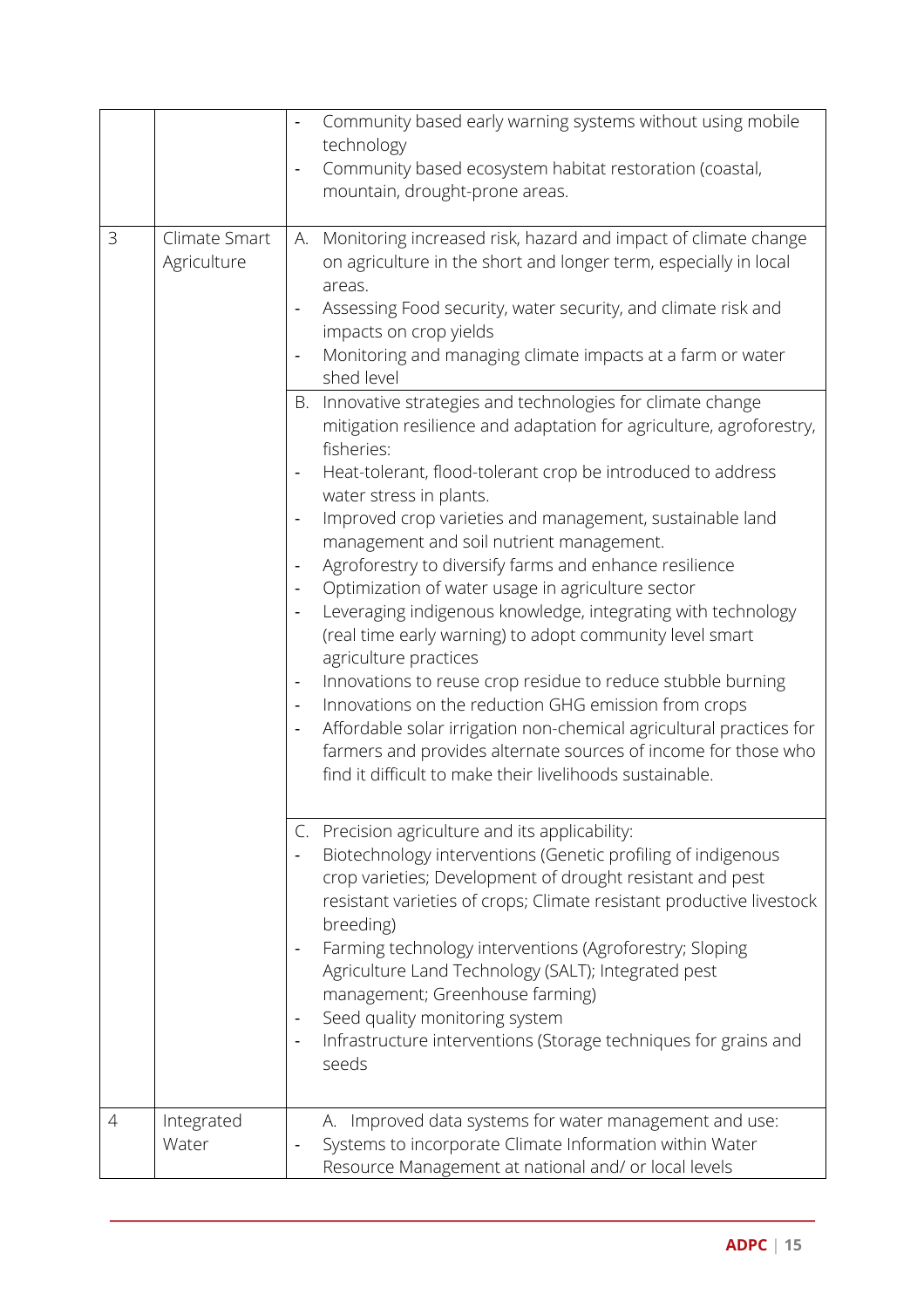|   | Resource<br>Management      | Systems to estimate water use, to account and manage the use<br>of water in local rural and urban levels<br>Measuring and managing the impact on agriculture (crop yields,<br>$\overline{\phantom{a}}$<br>water stress) and human use<br>Systems for simple monitoring of water levels and quality are<br>not readily available<br>B. Enhance water retention, storage, usage, efficiencies and<br>distribution:<br>Market of accessible, affordable and appropriate solutions at the<br>household, cluster, watershed, village, town and city levels.<br>Adopt existing systems for surface rainwater harvesting, ground<br>water recharge, urban stormwater management, rainwater                                                                                  |
|---|-----------------------------|----------------------------------------------------------------------------------------------------------------------------------------------------------------------------------------------------------------------------------------------------------------------------------------------------------------------------------------------------------------------------------------------------------------------------------------------------------------------------------------------------------------------------------------------------------------------------------------------------------------------------------------------------------------------------------------------------------------------------------------------------------------------|
|   |                             | harvesting structures (Rooftop);<br>C. Enhance adoption of technologies for efficient water<br>management in agriculture including awareness, cost<br>effectiveness, and distribution.<br>High efficiency irrigation systems for irrigated and rain-fed areas<br>Drought tolerant crop varieties<br>$\overline{\phantom{0}}$<br>Smart irrigation systems for arid region<br>Sensor based water quality monitoring<br>$\overline{\phantom{0}}$<br>Efficient irrigation methods<br>$\qquad \qquad \blacksquare$<br>Impoundments to store and distribute water in lean seasons<br>$\overline{\phantom{a}}$<br>Water use efficiency methods- improved water distribution<br>systems; water efficient fixtures<br>Technologies for the Artificial recharge of groundwater |
|   |                             | D. Gaps in innovation approaches and technologies to<br>incentivize and enhance people's participation in water<br>management:<br>Need for solutions enhancing integration of social and economic<br>components of the IWRM<br>Reduction of chemical contamination by promotion of chemical<br>$\qquad \qquad \blacksquare$<br>and insecticide free agriculture practices                                                                                                                                                                                                                                                                                                                                                                                            |
| 5 | Resilient<br>Infrastructure | A. Monitoring of resilience of infrastructure:<br>Enhance systems for remote & smart monitoring of transport<br>$\overline{\phantom{a}}$<br>infrastructure health.<br>Conduct assessments of climate impact on logistic systems have<br>$\blacksquare$<br>been conducted                                                                                                                                                                                                                                                                                                                                                                                                                                                                                             |
|   |                             | B. Innovative technologies for climate and disaster resilient<br>Infrastructure:<br>Adopt innovative retrofitting and maintenance measures for<br>transport, power and communication infrastructure to<br>withstand disaster risks.                                                                                                                                                                                                                                                                                                                                                                                                                                                                                                                                  |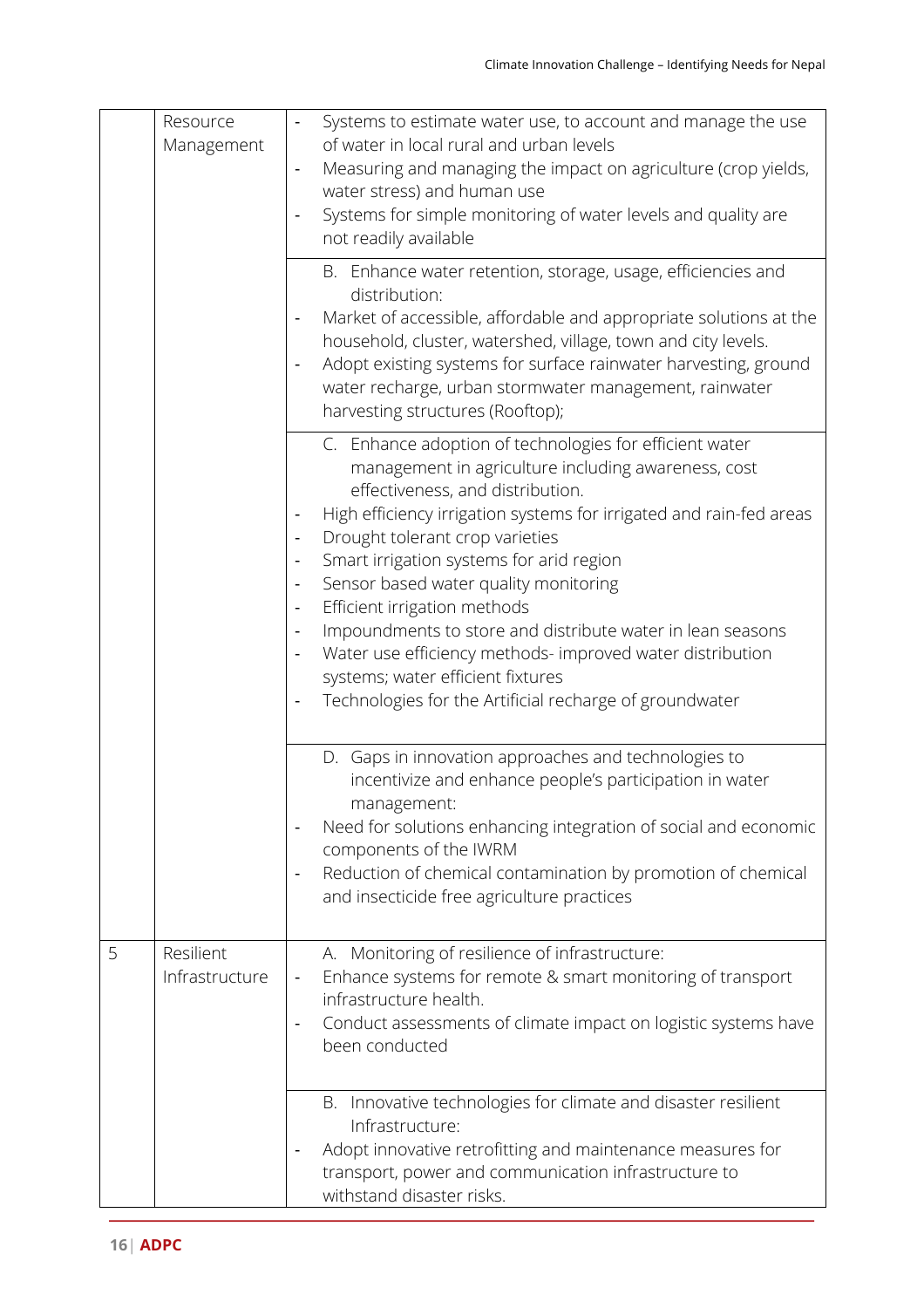|   |                             | Adopt climate resilient engineering standards, design and<br>specifications of materials to be used in private homes and<br>public infrastructure are not climate resistant in building codes<br>and standards.<br>Need for awareness, training and standards and practical<br>guidelines for climate-resilient roofing, irrigation systems,<br>bridges (site, elevation, abutment & reinforcement), perforated<br>surface for surface water management in built environments<br>Promote policies and protocols on climate- and disaster-resilient<br>infrastructure design practices in both the public or private<br>domains.<br>Enhance the platform for and awareness on new climate<br>$\qquad \qquad \blacksquare$<br>resistant infrastructure building processes and technologies to<br>promote use and scale. |
|---|-----------------------------|-----------------------------------------------------------------------------------------------------------------------------------------------------------------------------------------------------------------------------------------------------------------------------------------------------------------------------------------------------------------------------------------------------------------------------------------------------------------------------------------------------------------------------------------------------------------------------------------------------------------------------------------------------------------------------------------------------------------------------------------------------------------------------------------------------------------------|
| 6 | Nature-based<br>Solutions   | Protection, restoration and sustainable management of ecosystems<br>There is limited technological solutions to monitor natural<br>capital such as soil, water, crop pests & disease surveillance<br>that has a direct impact on the productivity of these<br>ecosystems.<br>The entire region annually faces loss of agricultural<br>ecosystems to drought and other extreme precipitation<br>events such as floods and landslides.<br>There is very limited innovative solutions to green<br>infrastructure and urban planning to mitigate the effects of<br>climate change on air and water quality and its management.<br>There is a need to enhance livelihoods of communities and<br>build economic resilience through nature-based adaptation<br>solutions.                                                    |
| 7 | Risk Financing<br>Solutions | A. Technologies, approaches and strategies for reducing<br>externalities, risk financing and promoting adopting of green<br>infrastructure and practices.<br>There is limited investments in innovative solutions for<br>risk financing mechanisms in agriculture<br>and<br>infrastructure sectors (such as insurance derivations<br>and insurance solutions, area specific anticipation and<br>risk financing)                                                                                                                                                                                                                                                                                                                                                                                                       |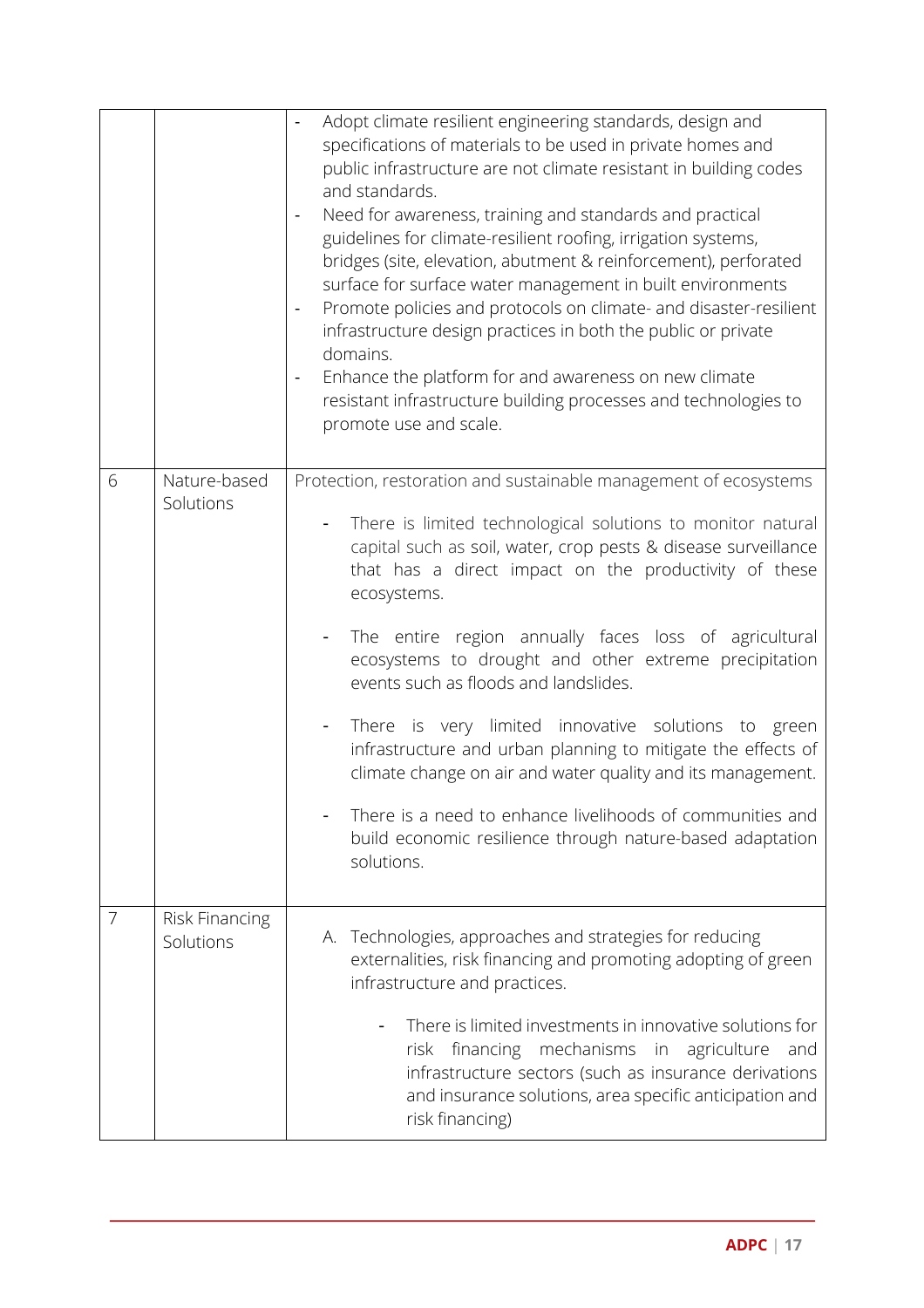| There is a lack or very limited investment scaling up<br>financing for climate adaptation in all sectors including<br>agriculture.                                 |
|--------------------------------------------------------------------------------------------------------------------------------------------------------------------|
| There is a need for supporting risk financing and risk-<br>$\blacksquare$<br>informed early action ((forecast-based financing,<br>green financing and accounting). |
| B. Partnerships are possible for risk financing.                                                                                                                   |
| The role of private sector investments in risk<br>$\blacksquare$<br>financing is non-existent or limited in the SAR region.                                        |
| There is a need to leverage corporate social<br>۰.<br>responsibility into risk financing.                                                                          |
|                                                                                                                                                                    |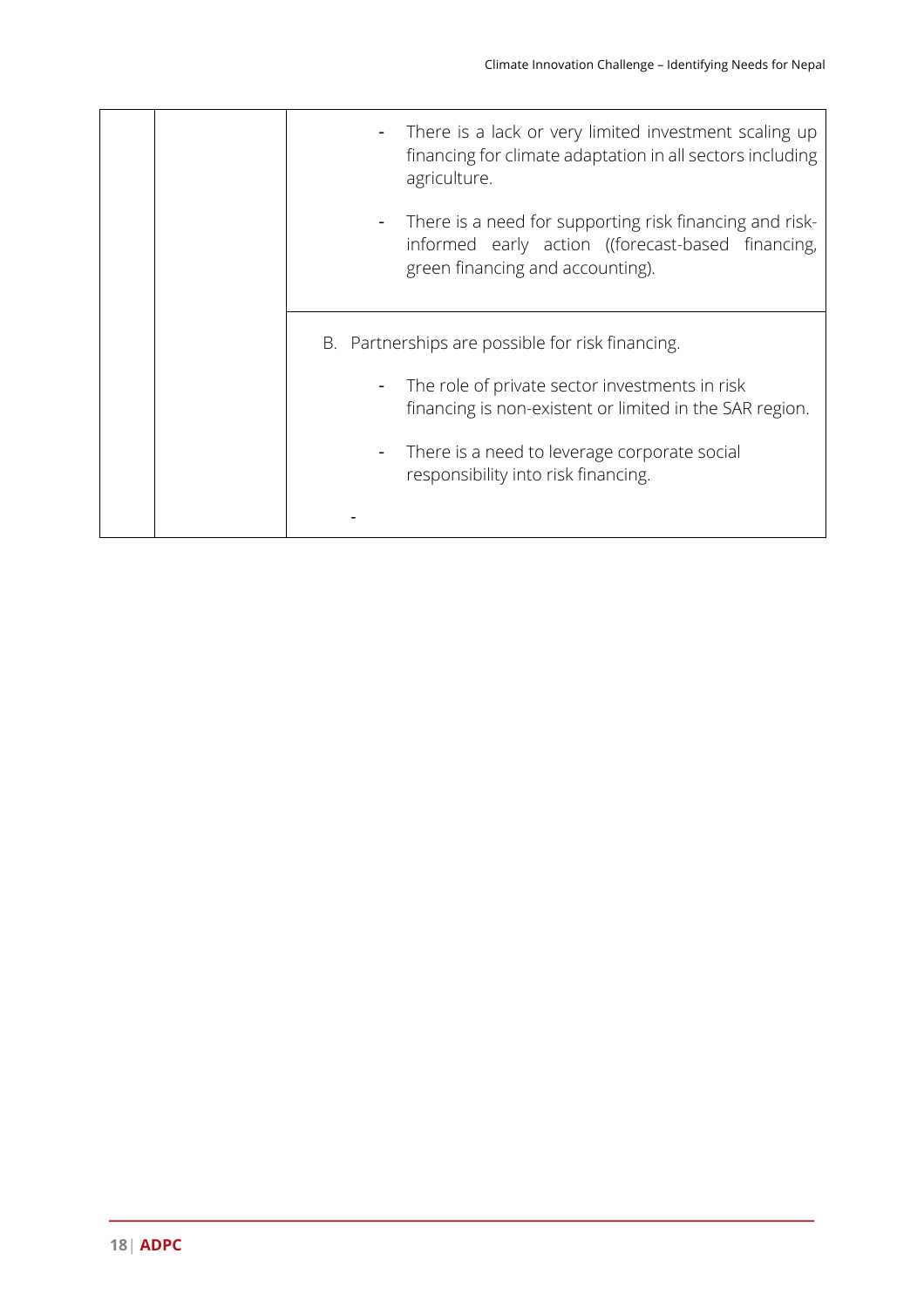# **4. Guideline for Grant Funding**

# **Eligibility**

The overall eligibility criteria for companies and organizations to avail sub-grants under the CIC include the following:

- ADPC will accept applications from companies and organizations (including nonprofit, non-governmental and think-tanks) operating lawfully in any country or territory with experience in deploying climate resilient technology solutions in lowincome or developing countries.
- Innovators are encouraged to provide experience of deploying such a technology or solution in any SAR country.
- ADPC also accepts applications from consortia. For this purpose, ADPC defines consortium applications as those submitted by formal consortia only, i.e., where 2 or more organizations come together to create a new, formally constituted organization, with its own organizational accounts.
- Privately-owned companies including those with experience in providing innovative climate resilient technology solutions in the South Asia region.
- The solutions are preferably a Minimum Viable Product/prototype (MVP) that may have been deployed with test results and status.
- The companies or organizations to have demonstrated managerial capacity to implement the proposed solutions.
- The proposed solutions to have potential of scalability and replicability under local conditions in the South Asia region.

Disclaimer: The mere fulfillment of the criteria does not guarantee award of sub-grants to the innovators. ADPC reserves the right to award the grant to most appropriate and technically responsive proposals under the CIC through a comprehensive process of proposal evaluation and grant award.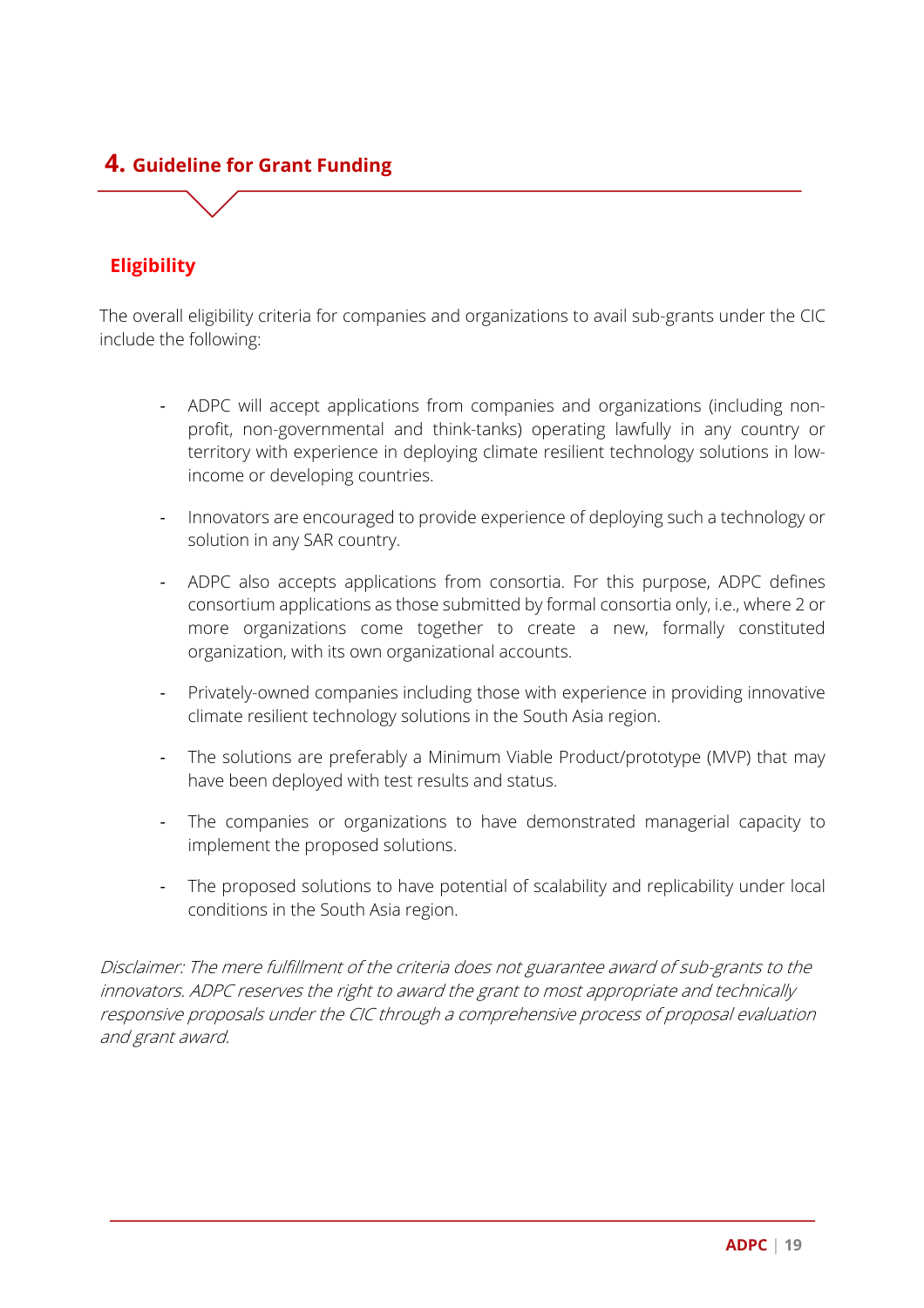### **Funding for Pilot Projects**

- Winning innovators can avail a grant funding up to US\$150,000 per application along with the detailed project cost estimate and means of financing;
- Grants for each selected solution will be released in a phased manner upon successful completion of milestones. All milestones for the grants will be specified at the time of the award;
- Winning innovators will be required to provide their audited financial statement of the last fiscal year purely for the purpose to demonstrate the financial capacity under the project activities;
- For non-profit organizations, the financial viability will be assessed by review of the organization's statement of financial positions including balance sheet and income & expenditure account.

#### **Responsibilities of Grantees**

(If you have been selected)

- Carry out the activities of the project and conform to the specified objectives, outputs, milestones, and targets as detailed in the Sub-Grant Agreement;
- Submit regular Milestone Completion Reports and Statement of Accounts to ADPC as per the milestones and participate in the meetings organized by ADPC to review the progress, as and when called for before the disbursement of a tranche of Grant;
- Obtain all of the necessary requisite approvals, clearance certificates, permissions, and licenses from the government/local authorities for conducting its operations in connection with the project;
- Utilize the amounts sanctioned by ADPC for the purpose of project activities as specified in the Sub-Grant Agreement and shall not entrust the implementation of the project to any other agency (except as noted in the agreement) or divert the proceeds of the Grant funds. Re-appropriation of funds from one budget head to another shall not take place without the specific written approval of ADPC.

Detail responsibilities of the Grantees will further be covered in the Sub-Grant Agreement with the selected innovators.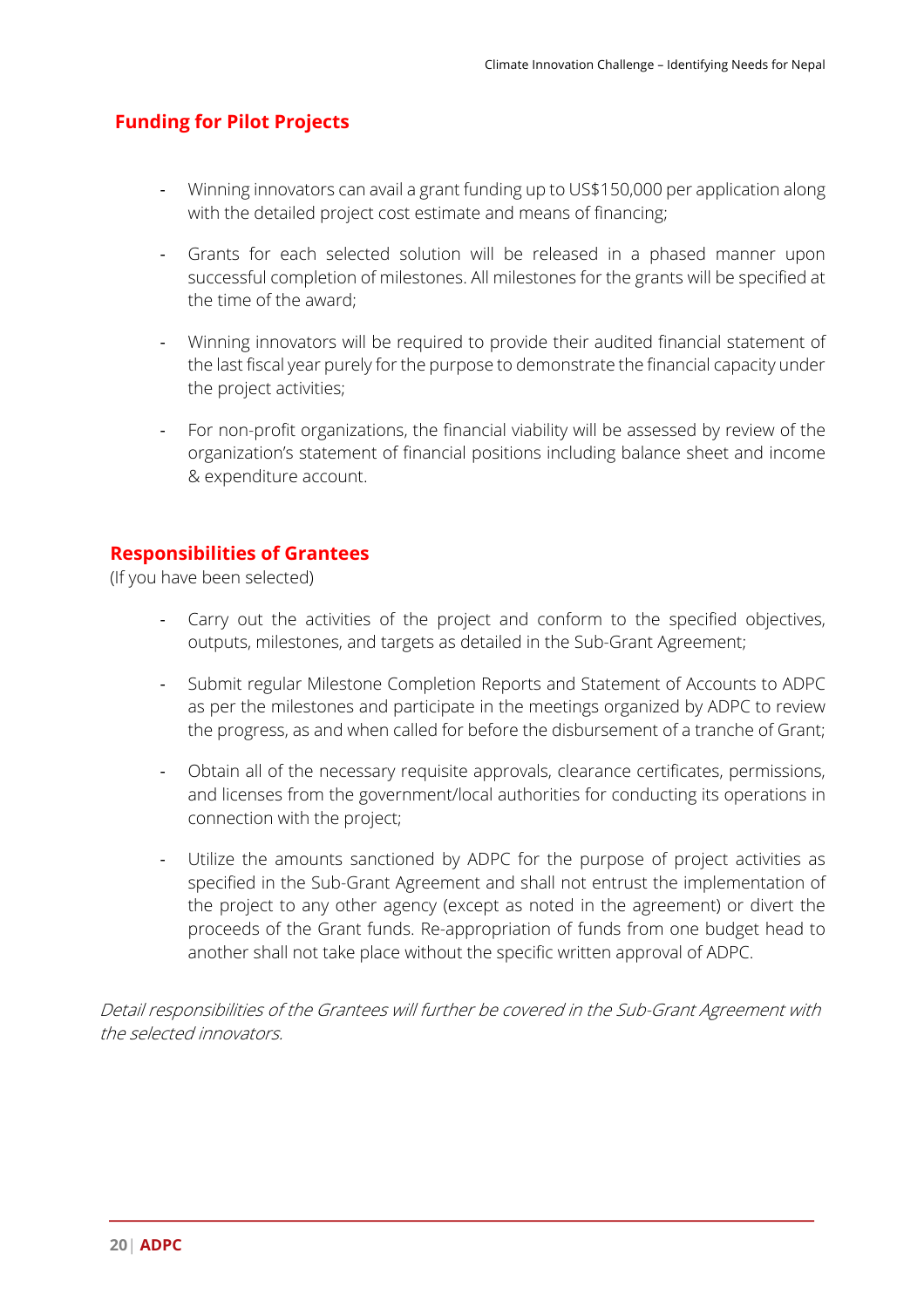# **Key Considerations for Short-listing**

There are multiple technical and operational considerations that will form the basis for shortlisting and finalizing proposals/innovations, and releasing grants under the CIC:

# **I. Technical considerations**

The innovators can submit a wide range of proposals covering innovative solutions to build climate resilience and adaptive capacities. Some of the key technical considerations may include the following:

- Need-based: The proposed solution is need-based and accompanied by an expression of interest from a specific government entity for implementation or upscaling in a specific geographical location.
- Human-centered. The proposed solution is guided by a human-centered design and includes all expected stakeholders.
- **Customization**. The proposed solution offers the possibility for local customization in addition to the use of local skills and materials.
- Low repair and maintenance cost. Maintenance and repair facilities are locally available for the proposed solution.
- Implementable. The proposed solution comes with an assumption of low-resource and low-skill environment.
- Sustainability: The proposed solution reflects a sustainable business model for all aspects of the technology.
- Aspirational: The proposed solution has a potential for a 'game-changing' impact.
- Affordable. Cost-effective and affordable solutions are encouraged for submissions.

# **II. Operational Considerations**

The applications must be clear and explicit to justify donor funding through transparency in the application and selection process. Applications should be assessed regarding the extent to which the CIC support makes a difference to the chances of the project achieving commercial sustainability and development impact.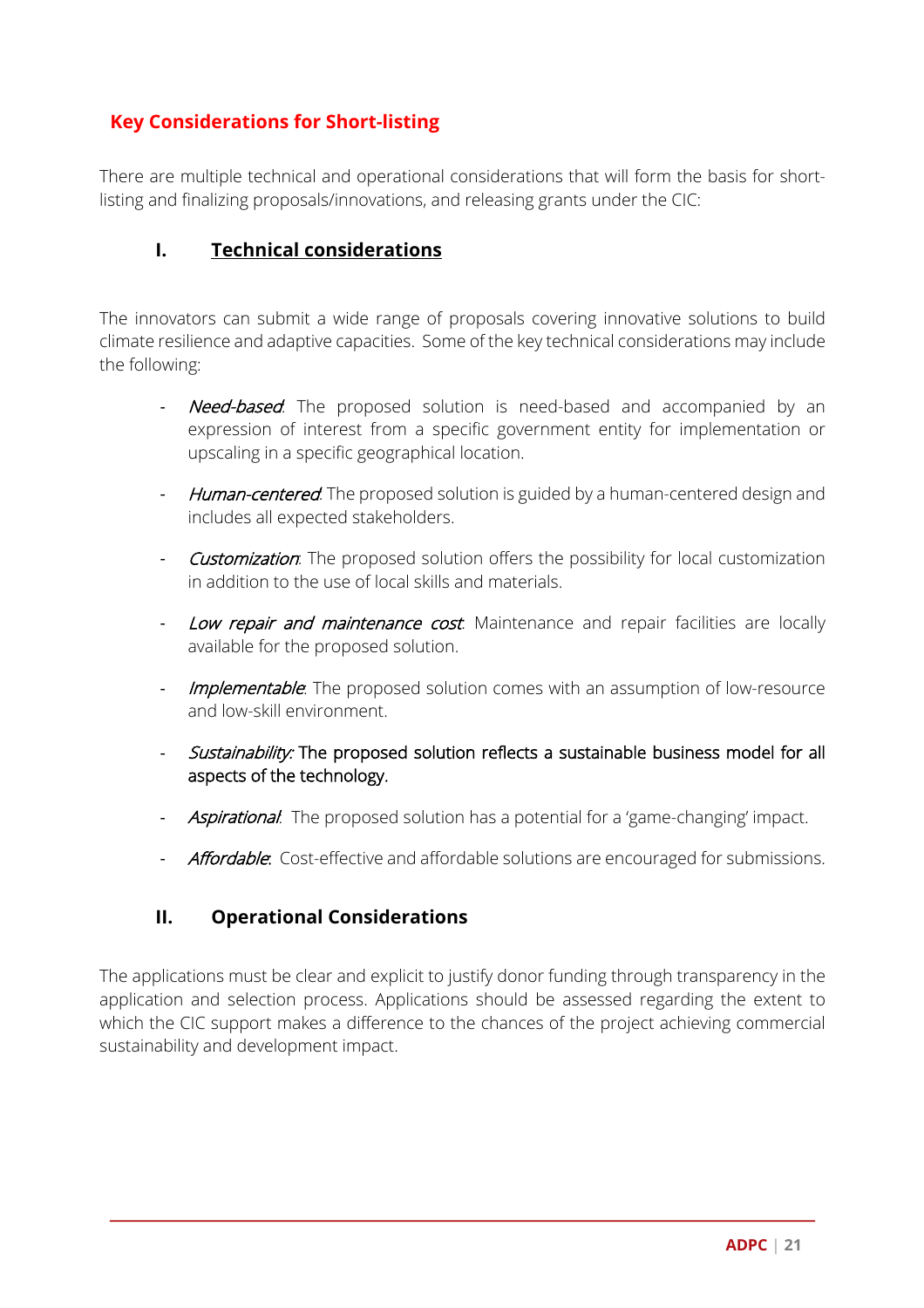# **Important Timelines**



# **Selection Process**

The selection will be conducted with due diligence and evidenced in an objective, consistent, transparent and timely manner. The process involves the following main steps:

- Coordination with Short-listed Innovators: A series of discussions, follow-ups and meetings will be conducted with the short-listed innovators to be able to finalize the design, implementation, and administration of the innovative projects submitted to ADPC.
- Establishment of a Selection Committee: Please refer to Section 5 "Proposal Evaluation, Jury Selection and Evaluation Criteria" for the details of the selection committee/jury.

-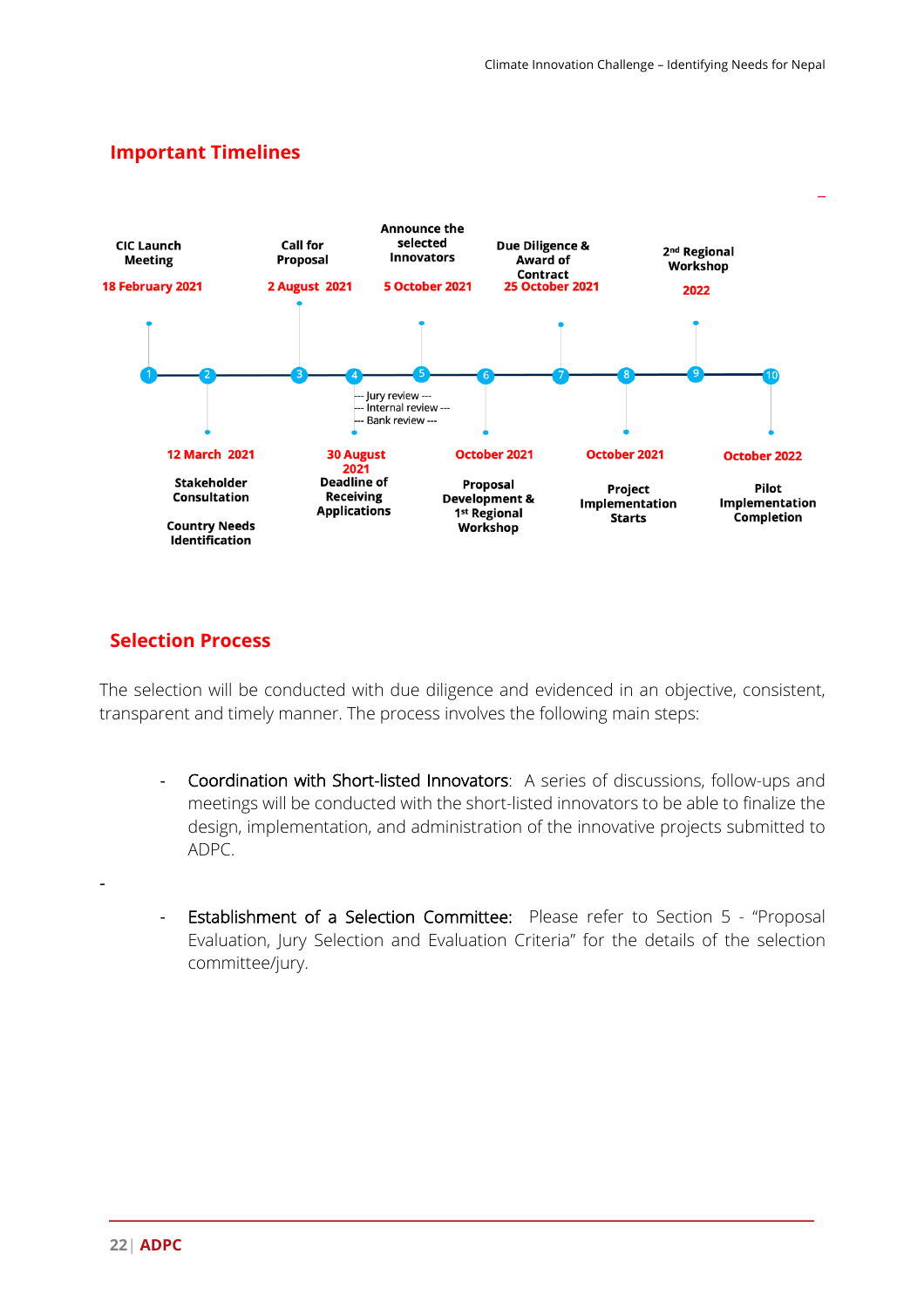# **5. Terms and Conditions**

OPEN CALL DESCRIPTION: The Open Call submission period begins on 2<sup>nd</sup> August which ends at 11:59 PM Bangkok time on 30<sup>th</sup> August 2021 ("Open Call Period").

By participating in the Open Call, each innovator unconditionally accepts and agrees to comply with and abide by the Terms & Conditions and the decisions of ADPC as the Implementing Agency, which shall be final and binding in all respects. ADPC reserves the right to make changes at any time to these Terms & Conditions and to any additional terms and policies referenced herein. Any such changes will become effective upon notice via online posting or other means of wide dissemination.

**ELIGIBILITY**: The Climate Innovation Challenge Open Call is open to any firm or organization operating lawfully in any country or territory with experience in deploying solutions in lowincome or developing countries.

**REPRESENTATIONS AND WARRANTIES/INDEMNIFICATION**: By participating in the Open Call, each innovator represents, warrants, and covenants as follows: (a) innovator is the sole author, creator, and owner of the Submission; (b) the Submission is not the subject of any actual or threatened litigation or claim; (c) the Submission does not and will not violate or infringe upon the intellectual property rights, privacy rights, publicity rights, or other legal rights of any third party; (d) the Submission does not and will not contain any harmful computer code (sometimes referred to as "malware," "viruses" or "worms"); and (e) all information provided in the entry is true and correct in all respects.

If the Submission includes any third party works (such as third party content or open source code), innovator must be able to provide, upon ADPC's request, all appropriate licenses, ownership assignments and releases for such third party works. ADPC reserves the right to disqualify any Submission that ADPC, in its sole discretion, deems not to comply with these Terms & Conditions.

By participating in the Open Call, each innovator hereby irrevocably grants to ADPC a limited, non-exclusive, royalty free, worldwide, license and right to use the Submission to the extent necessary to administer the Initiative, and to ADPC to publicly perform and publicly display the Submission, including, without limitation, for marketing, advertising and promotional purposes relating to the Initiative.

**PUBLICITY RELEASE:** By participating in the Open Call, in addition to any other grants granted herein or which may be granted in any other agreement entered into between ADPC, on the one hand, and any innovator in the Open Call, on the other hand, each successful innovator hereby irrevocably (a) grants to ADPC and its contractors and representatives the right to use such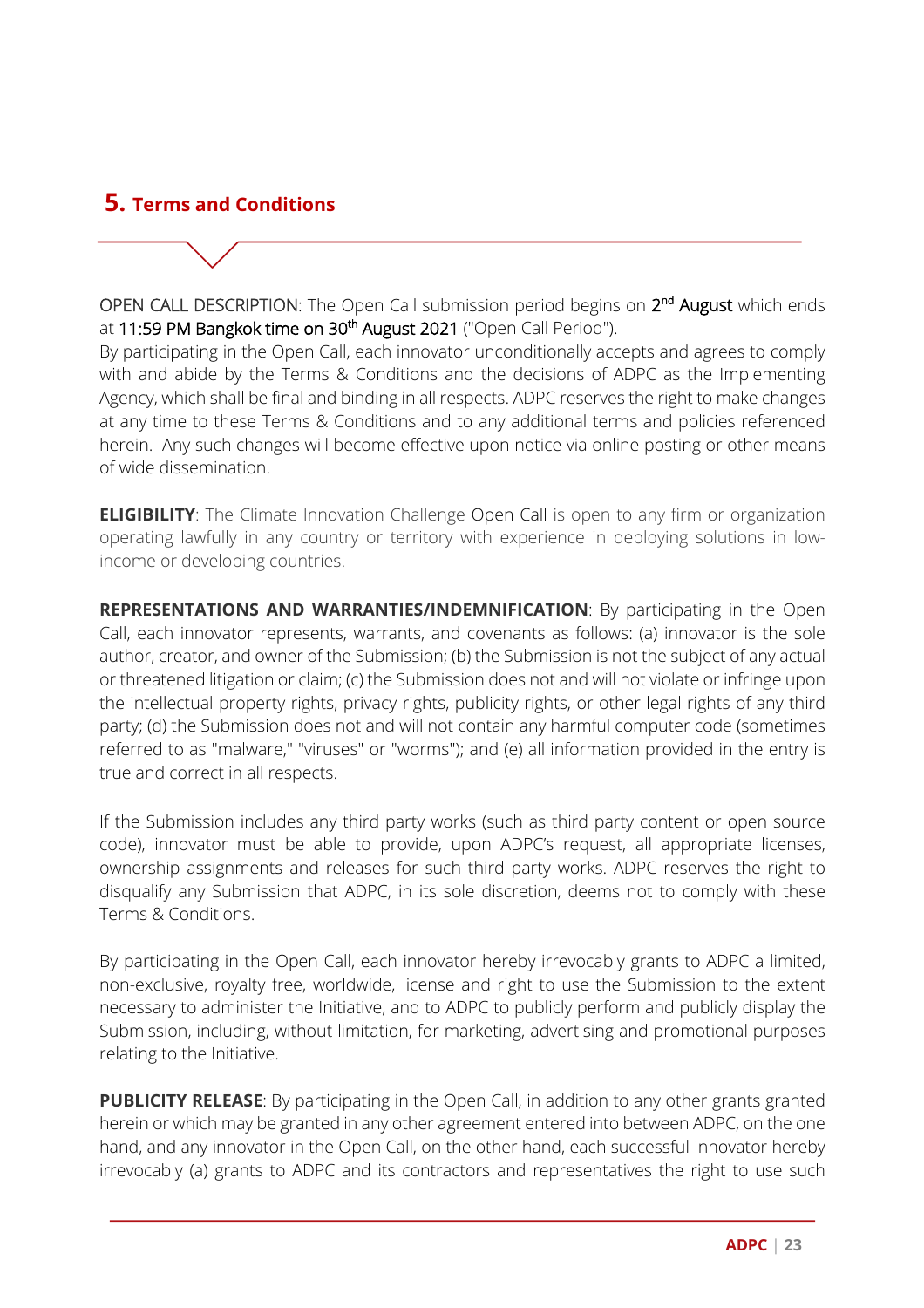innovator's name in any and all media for any purpose, including, without limitation, marketing, advertising and promotional purposes relating to the CIC Program and (b) releases ADPC and its contractors and representatives from any liability with respect thereto. By submitting an application, participating innovator agree to comply with ADPC's disclosure policies.

**FINALIST SELECTION:** The evaluation criteria set forth in the description of the Open Call will be applied and the finalists will be selected at the sole discretion of ADPC. By participating in the Open Call, each innovator entering the Open Call acknowledges and agrees to be bound by and not challenge the final decisions of ADPC.

**NOTICE TO FINALISTS:** Attempts to notify potential finalists will be made using the contact information provided on the finalist's Application Form. ADPC is not responsible for e-mail or other communication problems of any kind. If, despite reasonable efforts, a potential finalist does not respond within five (5) working days of the first notification attempt (or a shorter time if deemed necessary by ADPC), or if any potential finalist is found to be ineligible, or if he or she has not complied with these Terms & Conditions they will be disqualified and ADPC, in its sole discretion, will determine whether to select an alternate finalist.

**TERMINATION:** In the event ADPC, in its sole discretion, deems that an insufficient number of eligible entries are received, or that ADPC is prevented from continuing with the Open Call and/or Program overall, as contemplated herein by any event beyond its control, including, without limitation, fire, flood, natural or man-made epidemic, earthquake, explosion, labor dispute or strike, act of God or public enemy, satellite or equipment failure, riot or civil disturbance, terrorist threat or activity, war (declared or undeclared) or any federal state or local government law, order, or regulation, public health crisis, order of any court or jurisdiction, or other cause not reasonably within ADPC's control ("Force Majeure"), ADPC shall have the right to modify, suspend, or terminate the Open Call and/or the Initiative.

**CIC Grants**: Selected innovators may be invited to enter into grant agreement with ADPC as per the procurement manual of the WB CARE project.

**ADDITIONAL CONDITIONS**: Funding and support, if any, will be subject to ADPC's legal conditions. Innovators may also be subject to applicable laws and additional or modified terms, conditions and requirements, including (without limitation) the execution and return of certain other agreements, such as a declaration of eligibility, a liability release, a publicity release and/or third party consents (e.g., to disclose investor names).

**DATES/DEADLINES:** ADPC reserves the right, in addition to those other rights reserved herein, to modify any dates or deadlines set forth in these Terms & Conditions or otherwise governing the Open Call and Initiative overall.

**GENERAL LIABILITY RELEASE/FORCE MAJEURE**: Each innovator agrees that ADPC shall not be responsible or liable for any losses, damages, expenses, liabilities, or injuries of any kind (including death) claimed to have resulted from participation in the Open Call

# **SETTLEMENT OF DISPUTE**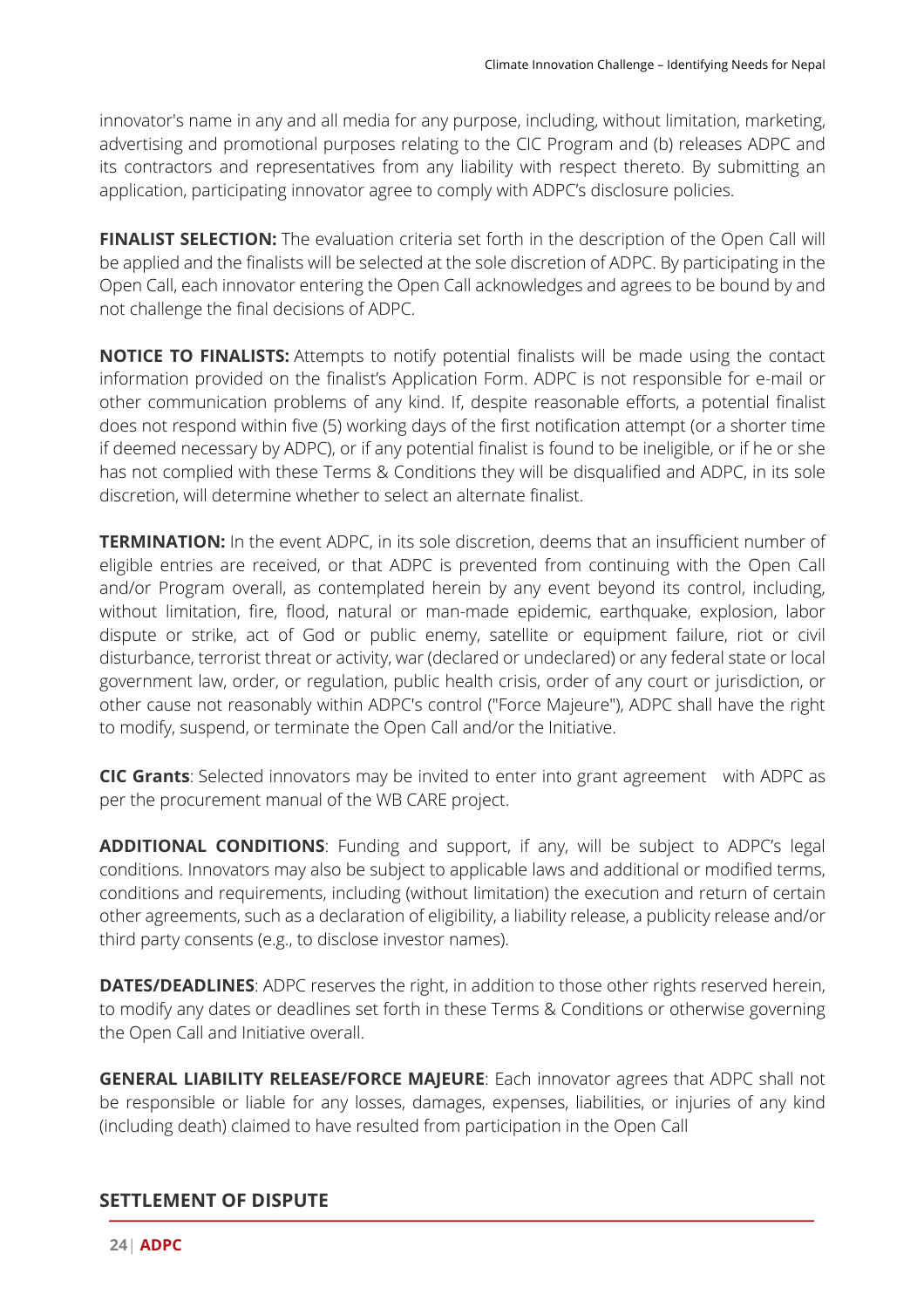Any dispute, controversy or claim arising out of or relating to the Contract issued by ADPC, or the breach, termination or invalidity thereof, shall be settled by negotiation between the parties.

If the dispute, controversy or claim cannot be settled amicably by direct negotiation between the parties within three (3) months from the date on which either party has served written notice to the other party of the dispute, it shall, at the request of either party, be submitted to one conciliator. The conciliation will be carried out in accordance with the Conciliation Rules of the United Nations Commission on International Trade Law (UNICITRAL Conciliation Rules), as at present in force.

Any dispute, controversy or claim that is unresolved after conciliation shall, at the request of either party, be settled by arbitration not later than three (3) months after the termination date of conciliation proceedings as per UNCITRAL Conciliation Rules. The arbitration will be carried out in accordance with the UNCITRAL Arbitration Rules as at present in force. The number of arbitrators shall be one and the language of the arbitral proceedings shall be English, unless otherwise agreed by the parties in writing. The arbitral tribunal shall have no authority to award punitive damages.

The arbitral award is final and all parties shall be bound by the arbitration award rendered in accordance with such arbitration, as the final adjudication of any such dispute, controversy or claim.

The Contract as well as the arbitration agreement above shall be governed by internationally accepted general principles of law and by the terms of the Contract, to the exclusion of any single national system of law that would defer the Sub-award to the laws of any given jurisdiction. Internationally accepted general principles of law shall be deemed to include the UNIDROIT Principles of International Commercial Contracts. Dispute resolution shall be pursued confidentially by both Parties. This clause survives the expiration or termination of the Contract.

Nothing in this Contract affects the privileges and immunities enjoyed by ADPC as an autonomous international organization described in its Charter and related legal documents. All settlement of disputes, shall be governed within the provision of laws in the Kingdom of Thailand that is ADPC's host country.